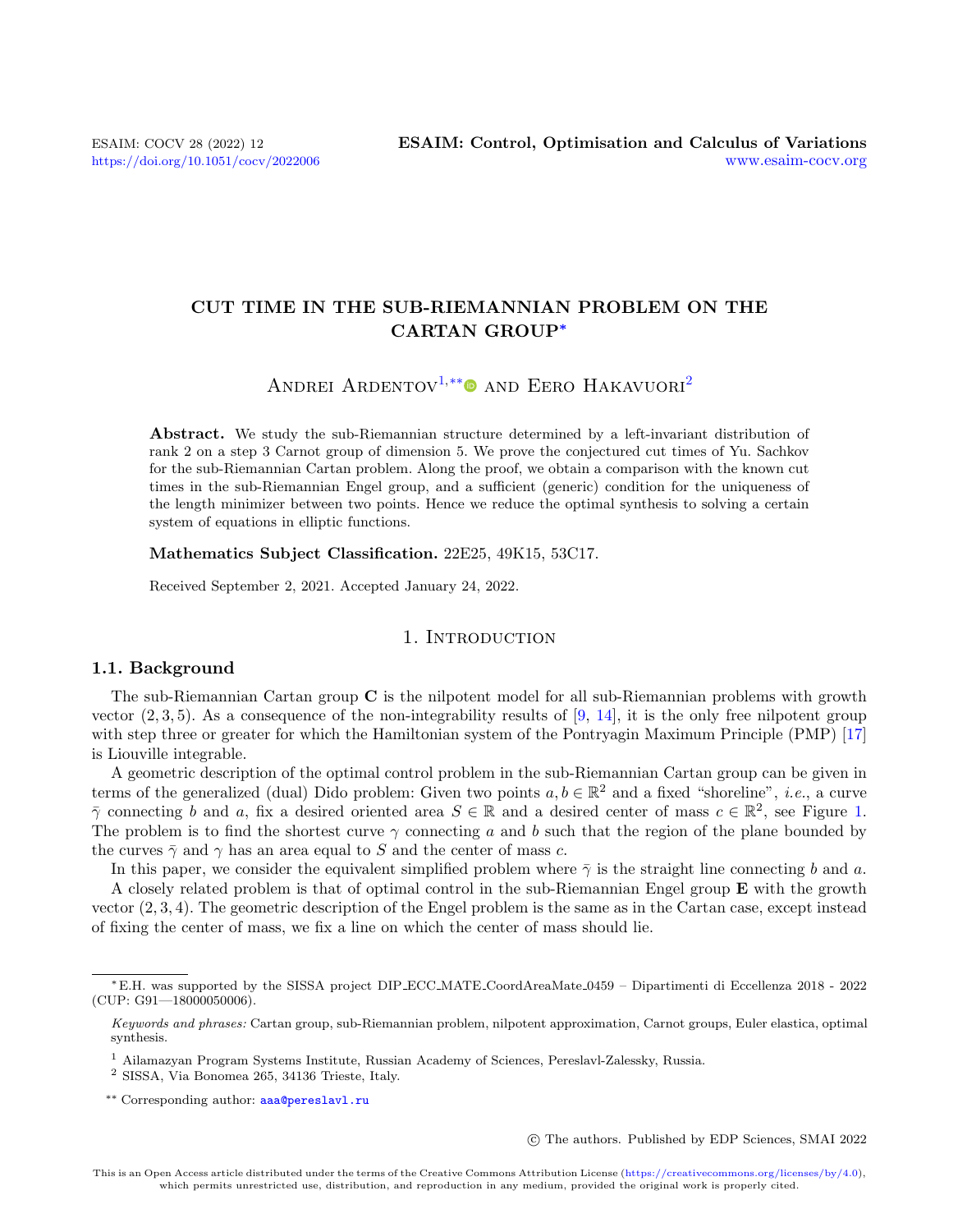

<span id="page-1-0"></span>FIGURE 1. Geometric formulation of the problem.

In both the Cartan and Engel groups, application of the PMP leads to a complete description of the geodesics. This is due to the fact that all the (injective) abnormal trajectories are straight lines, so there are no strictly abnormal trajectories. The normal extremal trajectories in both the Cartan and Engel cases project to Euler elasticae in the plane. Conversely, every elastica lifts to an extremal trajectory in the Cartan group and, if suitably rotated, also in the Engel group [\[6,](#page-17-2) [18\]](#page-18-1).

A key part of the optimal synthesis is to understand when each extremal trajectory loses its global optimality, i.e., to understand the cut times. In this paper, we consider all extremal trajectories to be parametrized by arc length.

**Definition 1.1.** Let  $q: [0, \infty) \to M$  be an arc length parametrized extremal trajectory in a sub-Riemannian manifold M. The cut time  $t_{\text{cut}}(q)$  is the maximal time T such that  $q: [0, T] \to M$  is a minimizing geodesic.

When M is the Cartan group C or the Engel group E, we will also use the notation  $t_{\text{cut}}^{\mathbf{C}}(\gamma)$  or  $t_{\text{cut}}^{\mathbf{E}}(\gamma)$ , where the elastica  $\gamma: [0, \infty) \to \mathbb{R}^2$  is the projection of a Cartan or Engel extremal trajectory.

The Euler elasticae can be inflectional, non-inflectional, critical, or straight lines. For both the Cartan and Engel problems, straight lines and critical elasticae are optimal for all time, so the study of the cut time reduces to studying lifts of inflectional and non-inflectional elasticae.

Upper bounds for the cut time are provided by Maxwell times.

**Definition 1.2.** Let  $q: [0, \infty) \to M$  be an extremal trajectory in a sub-Riemannian manifold M. A point  $q(t)$ is called a *Maxwell point* if there exists another extremal trajectory  $\tilde{q} \neq q$  such that  $\tilde{q}(t) = q(t)$ . The instant t is called a Maxwell time.

In the Engel case  $M = \mathbf{E}$ , the cut times are solved in [\[8\]](#page-17-3). A key ingredient to identify the cut times is the description of a discrete group of symmetries and their Maxwell times [\[6\]](#page-17-2).

For the Cartan case  $M = \mathbf{C}$ , the analogous discrete dihedral group of symmetries is described in [\[20\]](#page-18-2). This group of symmetries is generated by a symmetry  $\varepsilon^1$ , which reflects an elastica in the center of its chord, and a symmetry  $\varepsilon^2$ , which reflects an elastica in the perpendicular bisector to the chord (up to an additional rotation). A detailed description of the Maxwell times corresponding to these symmetries is given in [\[19\]](#page-18-3). Based on numerical evidence, it was also conjectured that these times are in fact the first Maxwell times.

In the Engel case, a similar cut time conjecture was proved in two steps:

- (1) Study the first conjugate times [\[7\]](#page-17-4).
- (2) Prove uniqueness of the geodesics connecting the initial point with every point before the obtained Maxwell point (or the first conjugate point) [\[8\]](#page-17-3).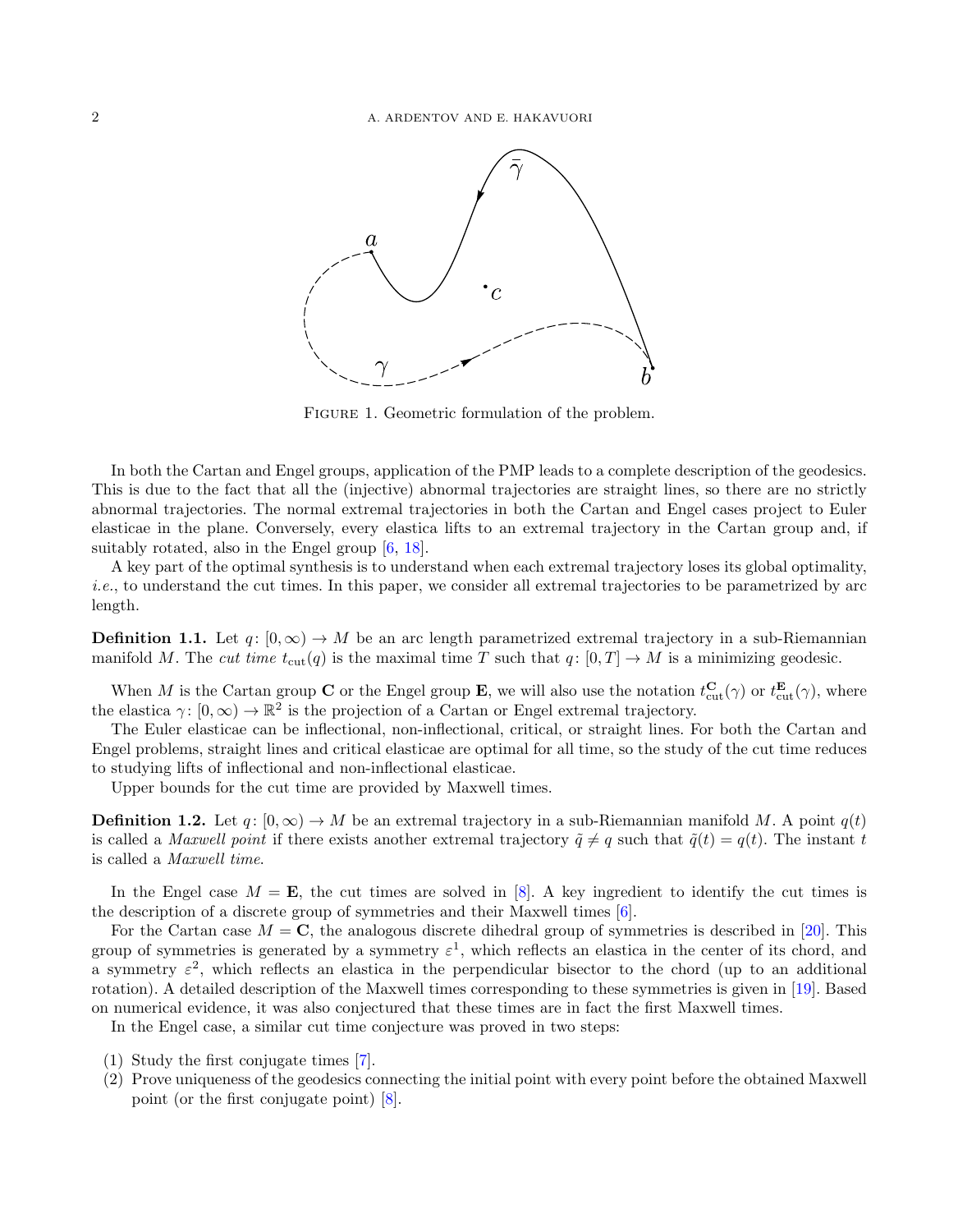In the Cartan case, we use the same steps to validate the conjectured cut times. For the first step, bounds for the conjugate times have been obtained recently in [\[23\]](#page-18-4). Our main goal is to complete the second step and hence obtain the cut times in the Cartan case.

#### 1.2. Main results

<span id="page-2-0"></span>Theorem 1.3. In the generalized Dido problem, if the desired enclosed area S is nonzero and the center of mass does not lie on the perpendicular bisector to the line segment from a to b, then there exists a unique minimizer connecting the points a and b.

In [\[8\]](#page-17-3), the analogous result is proved by a case-by-case study of an explicit parametrization of the geodesics. In the Cartan case, we are able to give a sufficient reduction of the technical analysis so that one case follows from continuity of the parametrization (see Lem. [3.7\)](#page-11-0), and the most difficult case can be obtained using the results of [\[8\]](#page-17-3) for the Engel group (see Lem. [3.8\)](#page-12-0). See also Theorem [4.2](#page-13-0) for an alternate description of Theorem [1.3](#page-2-0) using coordinates on the Cartan group.

Consequently we verify the conjectured cut time of [\[19\]](#page-18-3) in Theorem [4.3.](#page-13-1) That is, we obtain the following.

<span id="page-2-1"></span>Theorem 1.4. For every extremal q in the sub-Riemannian Cartan group, the cut time is equal to the first Maxwell time of q or the limit of Maxwell times of extremals  $q_n$  converging to q. Moreover, the first Maxwell time for each extremal is the first Maxwell time corresponding to one of the symmetries  $\varepsilon^1$  or  $\varepsilon^2$ .

In the case when the cut time is equal to the limit of Maxwell times of nearby extremals, the results of [\[23\]](#page-18-4) imply that the cut time is in fact equal to the first conjugate time.

**Definition 1.5.** Let  $q: [0, \infty) \to M$  be a geodesic in a sub-Riemannian manifold M. For any  $\varphi \in [0, \infty)$ , let  $q_{\varphi}: [0, \infty) \to M$  be the geodesic  $q_{\varphi}(t) = q(t + \varphi)$ . The geodesic q is called *equioptimal* if  $t_{\text{cut}}(q) = t_{\text{cut}}(q_{\varphi})$  for all  $\varphi \in [0,\infty)$ . The sub-Riemannian manifold M is called *equioptimal*, if all of its arc length parameterized geodesics are equioptimal.

As a consequence of the formula for the cut times in the Engel case in [\[8\]](#page-17-3), the Engel group is equioptimal. The analogous equioptimality result in the Cartan case is given in Corollary [4.4.](#page-14-0)

Every arc of an elastica that is optimal for the Engel problem is also optimal for the Cartan problem, so the Cartan cut times are never smaller than the Engel cut times. We show that, up to a constant factor, there is also a converse bound.

<span id="page-2-2"></span>**Theorem 1.6.** There exists a constant  $\zeta < 2$  such that for any elastica  $\gamma : [0, \infty) \to \mathbb{R}^2$  that is rotated so that it lifts to an extremal trajectory for the Engel group, we have

$$
t_{\text{cut}}^{\mathbf{E}}(\gamma) \leq t_{\text{cut}}^{\mathbf{C}}(\gamma) \leq \zeta \cdot t_{\text{cut}}^{\mathbf{E}}(\gamma).
$$

See Figure [2](#page-3-0) for a visual description of the longest optimal arcs of inflectional and non-inflectional elasticae starting from the point of minimum absolute curvature. The values  $k_1$  and  $k_0$  refer to certain critical values of the parametrization of inflectional elasticae, see Section [2.2](#page-5-0) for details.

#### 1.3. Structure of the paper

In Section [2,](#page-3-1) we cover the basic definitions of sub-Riemannian geometry and cover relevant known results for the Cartan and Engel groups. In Section [3,](#page-10-0) we prove our most important technical result, Proposition [3.2,](#page-10-1) stating that a certain restriction of the sub-Riemannian exponential mapping is proper. In Section [4,](#page-13-2) we obtain our main results and describe properties of the Cartan and Engel cut times along with their visual comparison. We discuss some related open problems in Section [5.](#page-14-1) In Appendix [A,](#page-15-0) we give formulas for the first Maxwell times as the roots of certain equations depending on elliptic functions.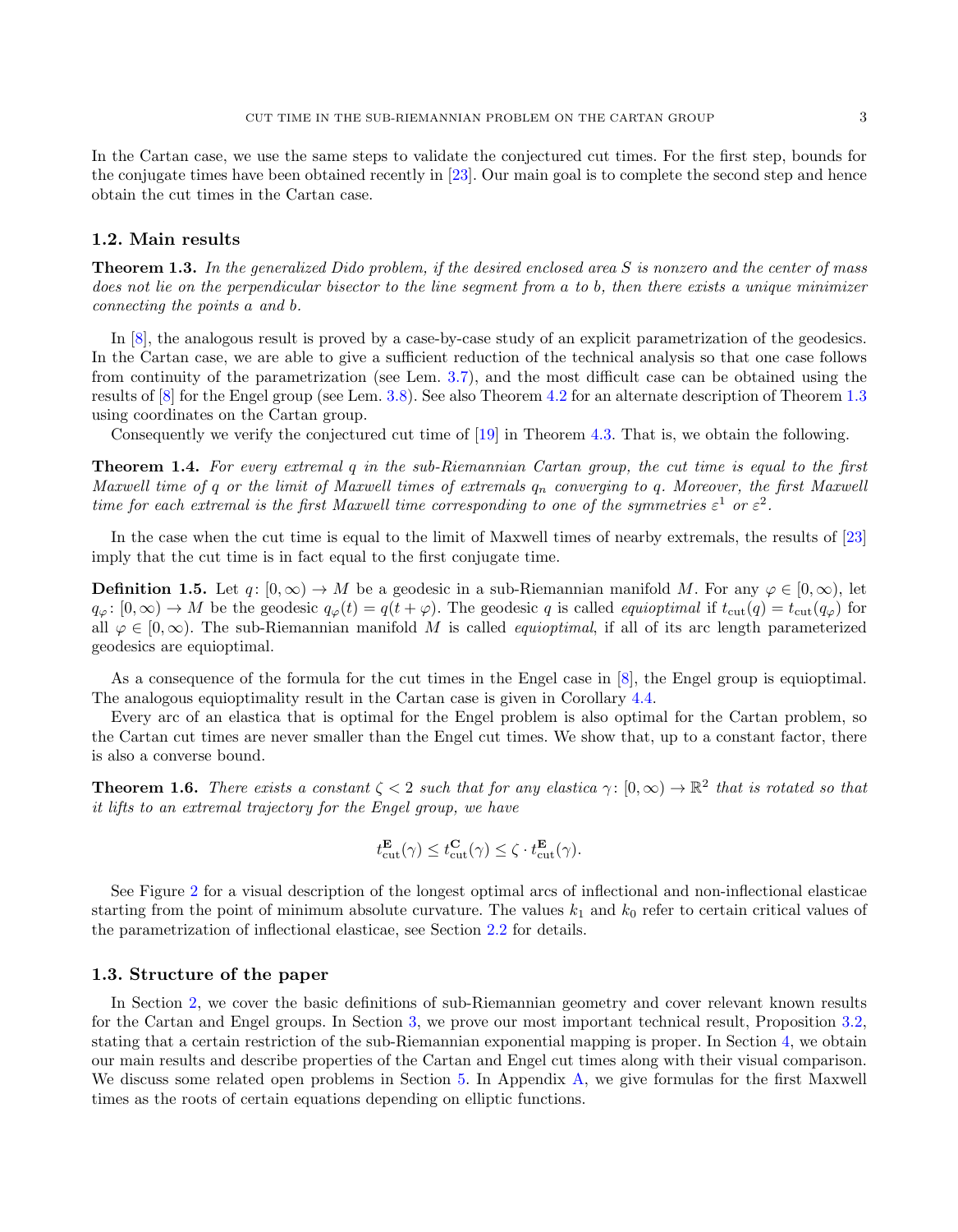

<span id="page-3-0"></span>Figure 2. Family of longest optimal inflectional and non-inflectional elasticae in the Engel case (gray arcs), and in the Cartan case (unions of gray and black arcs).

# 2. Preliminaries

<span id="page-3-1"></span>In this section, we give the formulation of the sub-Riemannian problems on the Cartan and Engel groups and describe previously obtained results for both problems.

# 2.1. Optimal control problem

A left-invariant sub-Riemannian problem on a Lie group M with two-dimensional control  $(u_1, u_2) \in \mathbb{R}^2$  can be formulated as follows:

<span id="page-3-4"></span><span id="page-3-3"></span><span id="page-3-2"></span>
$$
\dot{q} = u_1 X_1 + u_2 X_2, \qquad q \in M,
$$
\n(2.1)

$$
q(0) = \text{Id}, \qquad q(T) = \mathbf{q}, \tag{2.2}
$$

$$
l(q(\cdot)) = \int_0^T \sqrt{u_1^2 + u_2^2} \, \mathrm{d}t \to \min,\tag{2.3}
$$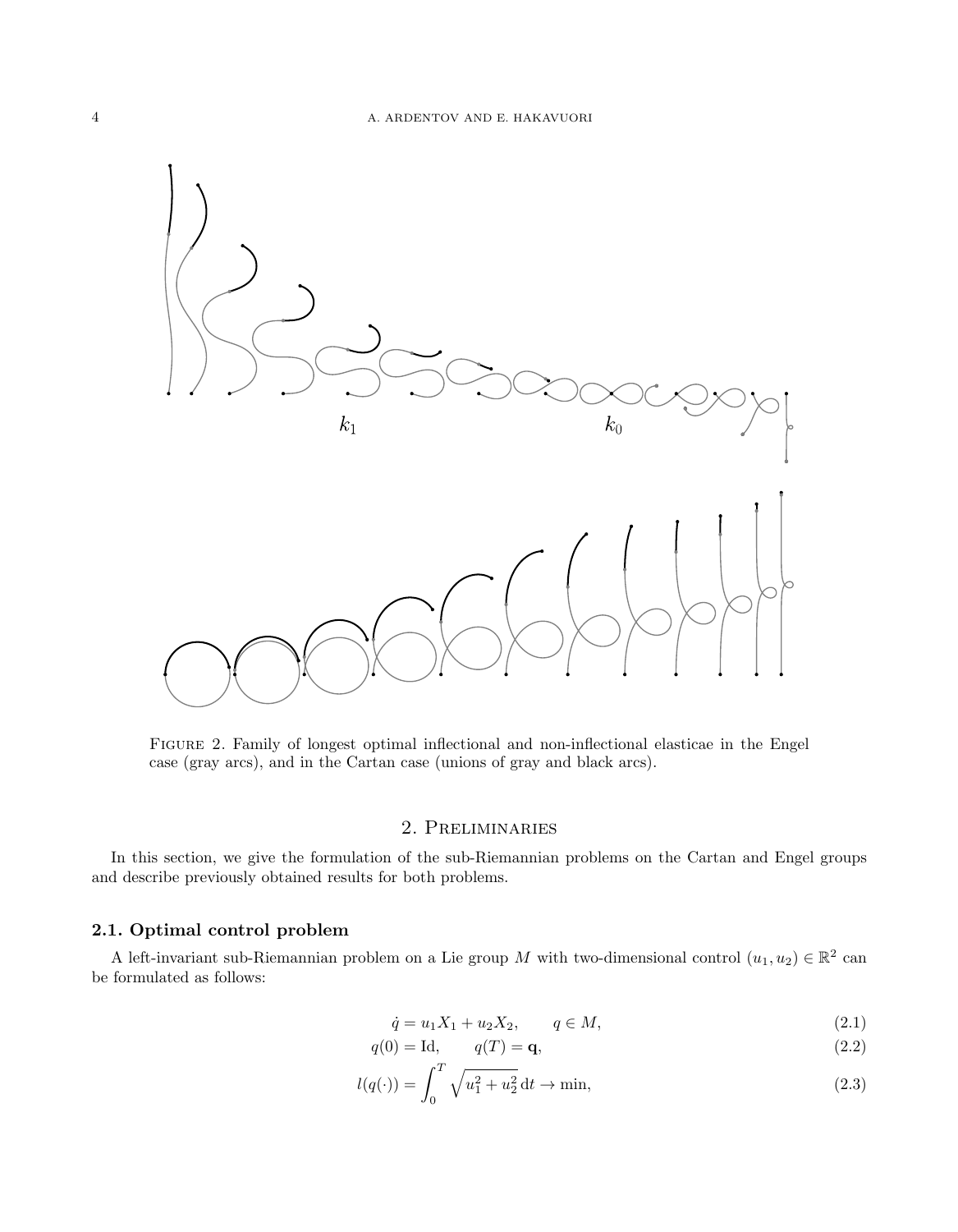The solutions of the problem  $(2.1)$ – $(2.3)$  define the sub-Riemannian distance as  $d(\text{Id}, \mathbf{q}) = l(q(\cdot))$ , where q is the optimal curve connecting Id with q. The optimal control  $(u_1(t), u_2(t))$  and the desired trajectory  $q(t)$  can have arbitrary time parametrization, so, without loss of generality, we assume that all solutions are parametrized with constant speed  $\sqrt{u_1^2 + u_2^2} \equiv \text{const.}$  By the Cauchy-Schwarz inequality, it follows that the sub-Riemannian length minimization problem  $(2.3)$  is equivalent to the action minimization problem with a fixed terminal time T:

<span id="page-4-0"></span>
$$
\int_0^T \frac{u_1^2 + u_2^2}{2} \, \mathrm{d}t \to \min. \tag{2.4}
$$

As mentioned in the introduction, application of the PMP to problem [\(2.1\)](#page-3-2), [\(2.2\)](#page-3-4), [\(2.4\)](#page-4-0) leads to a description of the geodesics. When  $M$  is the Cartan or the Engel group, all abnormal geodesics are simultaneously normal. so we consider only normal geodesics.

Normal geodesics are solutions to the Hamiltonian system

<span id="page-4-1"></span>
$$
\dot{\lambda} = \vec{H}(\lambda), \qquad \lambda \in T^*M,
$$
\n(2.5)

given by the maximized Hamiltonian function

<span id="page-4-2"></span>
$$
H(\lambda) = \frac{1}{2} (h_1^2(\lambda) + h_2^2(\lambda)), \qquad h_i(\lambda) = \langle \lambda, X_i \rangle, \ i = 1, 2,
$$
\n
$$
(2.6)
$$

with normal extremal controls  $u_i(\lambda) = h_i(\lambda)$ .

Arc length parameterized geodesics are projections of extremals  $\lambda_t$  with  $H(\lambda_t) \equiv 1/2$ . The initial cylinder is defined by

$$
C = \{ \lambda \in T_{\rm Id}^* M \mid H(\lambda) = 1/2 \}.
$$

Integration of [\(2.5\)](#page-4-1) gives the parametrization of all (arc length parametrized) extremal trajectories, defining the exponential mapping

Exp: 
$$
N = C \times [0, \infty) \to M
$$
,  
Exp( $\lambda$ ,  $t$ ) =  $q_t$ .

**Definition 2.1.** The cut time  $t_{\text{cut}}(\lambda)$  is the time when the extremal trajectory corresponding to the covector  $\lambda$ loses its global optimality:

$$
t_{\text{cut}}(\lambda) = \sup\{T > 0 \mid \text{Exp}(\lambda, t) \text{ is optimal for } t \in [0, T]\}.
$$

**Definition 2.2.** A point  $q_T = \text{Exp}(\lambda, T)$  is called a conjugate point for the point Id if  $\nu = (\lambda, T)$  is a critical point of the exponential mapping. The instant  $T$  is then called a *conjugate time* along the extremal trajectory  $q_t = \text{Exp}(\lambda, t), t \in [0, \infty).$ 

**Definition 2.3.** A point  $q_T$  of an extremal trajectory  $q_t = \text{Exp}(\lambda, t)$  is called a *Maxwell point* if there exists another extremal trajectory  $\tilde{q}_t = \text{Exp}(\tilde{\lambda}, t)$ ,  $q_t \neq \tilde{q}_t$ , such that  $\tilde{q}_T = q_T$ . The instant T is called a Maxwell time.

We denote the first conjugate time by  $t_{\text{conj}}^1(\lambda) > 0$  and the first Maxwell time by  $t_{\text{MAX}}^1(\lambda) > 0$  for the corresponding trajectory  $Exp(\lambda, t)$ . The significance of the Maxwell and conjugate times is the following result: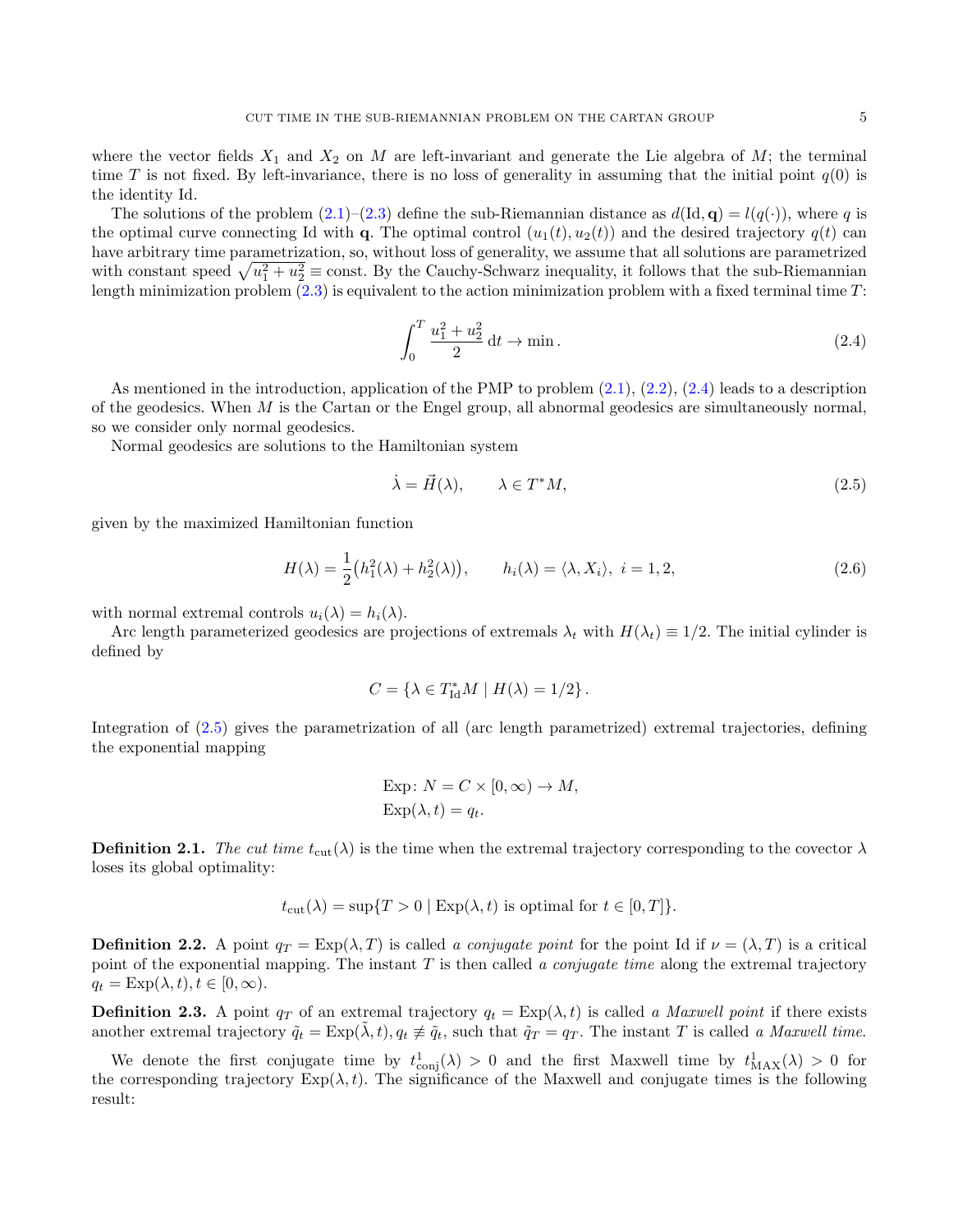**Theorem 2.4** ([\[1\]](#page-17-5), Thm. 8.72). For each  $\lambda \in C$  such that the trajectory  $Exp(\lambda, t)$  does not contain abnormal segments, we have

$$
t_{\rm cut}(\lambda) = \min\big(t_{\rm conj}^1(\lambda), t_{\rm MAX}^1(\lambda)\big).
$$

A common reason for Maxwell points to appear along a trajectory is a symmetry.

Definition 2.5. A pair of mappings

$$
S\colon N \to N, \qquad S\colon M \to M
$$

is called a symmetry of the exponential mapping if

$$
\mathbf{S} \circ \operatorname{Exp}(\nu) = \operatorname{Exp} \circ \mathbf{S}(\nu), \quad \nu \in N,
$$

and the first mapping S preserves time.

Definition 2.6. Let S be a symmetry of the exponential mapping. The Maxwell set corresponding to S in the preimage of the exponential mapping is

$$
MAX_{\mathbf{S}} = \{ \nu \in N \mid \mathbf{S}(\nu) \neq \nu, \text{Exp}(\nu) = \text{Exp} \circ \mathbf{S}(\nu) \}.
$$

The set of *fixed points corresponding to* **S** is

$$
FIX_{\mathbf{S}} = \{ \nu \in N \mid \mathbf{S}(\nu) = \nu \}.
$$

The first Maxwell time does not always correspond to any symmetry S of Exp, as can be seen for instance in the affine on control Euler's elastic problem [\[4\]](#page-17-6). However, the first Maxwell time corresponds to a symmetry of Exp in each of the fully studied left-invariant sub-Riemannian problems on the following groups: the Heisenberg group  $H(3)$  [\[24\]](#page-18-5); the groups  $SO(3)$ ,  $SL(2)$  with axisymmetric metrics [\[10\]](#page-17-7);  $SE(2)$  [\[22\]](#page-18-6);  $SH(2)$  [\[11\]](#page-17-8); the Engel group E [\[8\]](#page-17-3). In this paper, we prove that the same is true for the problem on the Cartan group C.

#### <span id="page-5-0"></span>2.2. Known facts about the Cartan case

The control system [\(2.1\)](#page-3-2) for the left-invariant sub-Riemannian problem on the Cartan group can be specified more explicitly in coordinates as follows:

<span id="page-5-1"></span>
$$
\dot{x} = u_1,\tag{2.7}
$$

$$
\dot{y} = u_2,\tag{2.8}
$$

$$
\dot{z} = \frac{-u_1 y + u_2 x}{2},\tag{2.9}
$$

<span id="page-5-2"></span>
$$
\dot{v} = u_2 \frac{x^2 + y^2}{2},\tag{2.10}
$$

$$
\dot{w} = -u_1 \frac{x^2 + y^2}{2},\tag{2.11}
$$

where  $q = (x, y, z, v, w) \in \mathbb{C} \cong \mathbb{R}^5$ .

The family of all normal extremal trajectories of the problem is parametrized by the cylinder

$$
C^{\mathbf{C}} = \{ \lambda \in T_{\mathrm{Id}}^* \mathbf{C} \mid H(\lambda) = 1/2 \} = \left\{ (\theta, c, \alpha, \beta) \in S^1 \times \mathbb{R} \times \mathbb{R} \times S^1 \mid \alpha \geq 0 \right\},\
$$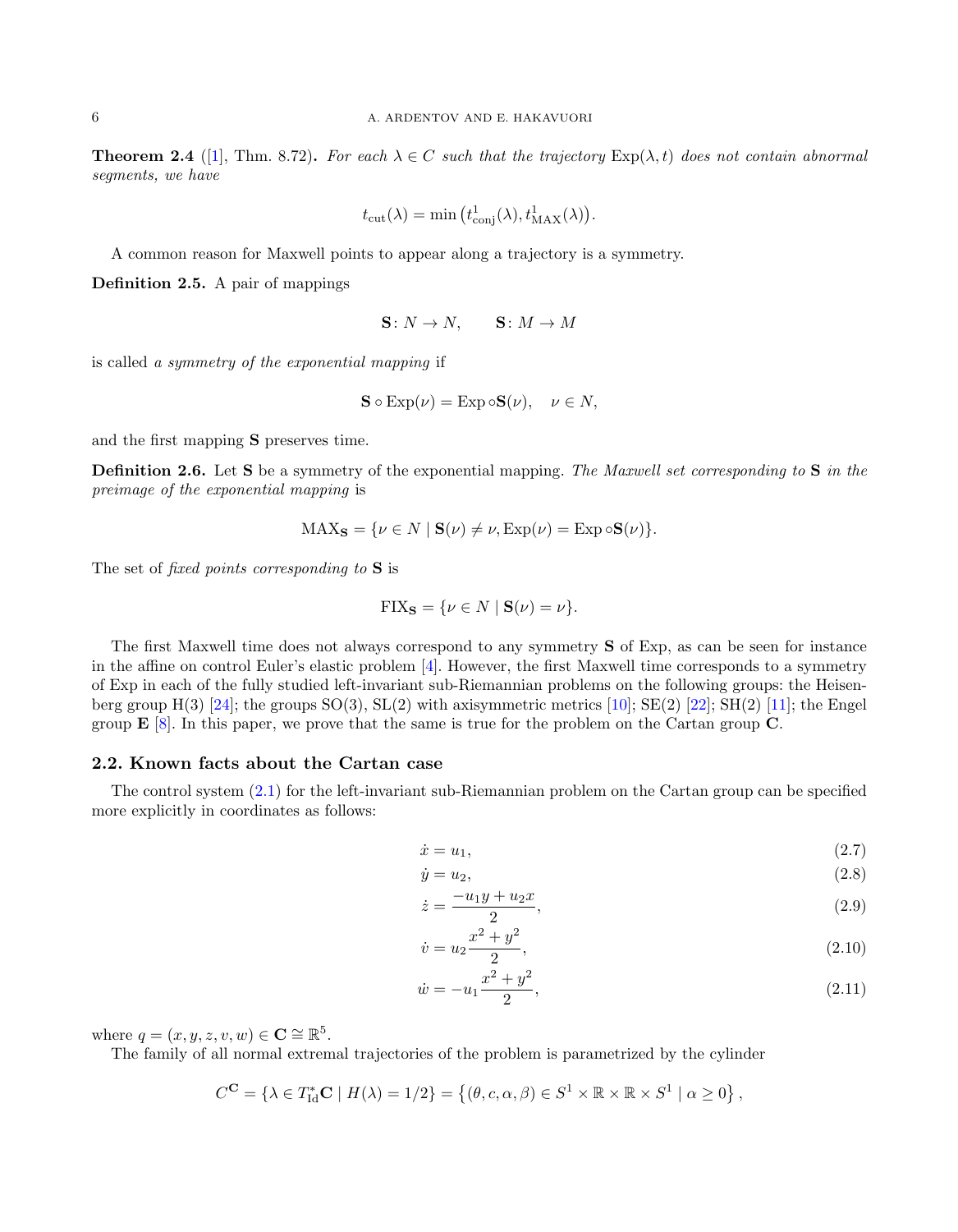where  $\alpha, \beta$  represent polar coordinates. The cylinder  $C^{\mathbf{C}}$  is further decomposed into subsets as follows:

$$
C^{\mathbf{C}} = \bigcup_{i=1}^{7} C_i^{\mathbf{C}}, \quad C_i^{\mathbf{C}} \cap C_j^{\mathbf{C}} = \emptyset, \ i \neq j, \quad \lambda = (\theta, c, \alpha, \beta),
$$
  
\n
$$
C_1^{\mathbf{C}} = \{\lambda \in C^{\mathbf{C}} \mid \alpha \neq 0, E \in (-\alpha, \alpha)\},
$$
  
\n
$$
C_2^{\mathbf{C}} = \{\lambda \in C^{\mathbf{C}} \mid \alpha \neq 0, E \in (\alpha, +\infty)\},
$$
  
\n
$$
C_3^{\mathbf{C}} = \{\lambda \in C^{\mathbf{C}} \mid \alpha \neq 0, E = \alpha, c \neq 0\},
$$
  
\n
$$
C_4^{\mathbf{C}} = \{\lambda \in C^{\mathbf{C}} \mid \alpha \neq 0, E = -\alpha, c = 0, \theta - \beta = 0\},
$$
  
\n
$$
C_5^{\mathbf{C}} = \{\lambda \in C^{\mathbf{C}} \mid \alpha \neq 0, E = \alpha, c = 0, \theta - \beta = \pi\},
$$
  
\n
$$
C_6^{\mathbf{C}} = \{\lambda \in C^{\mathbf{C}} \mid \alpha = 0, c \neq 0\},
$$
  
\n
$$
C_7^{\mathbf{C}} = \{\lambda \in C^{\mathbf{C}} \mid \alpha = c = 0\},
$$

where  $E = \frac{c^2}{2} - \alpha \cos(\theta - \beta)$  is the energy of the mathematical pendulum:

<span id="page-6-0"></span>
$$
\dot{\theta} = c, \qquad \dot{c} = -\alpha \sin(\theta - \beta), \qquad \dot{\alpha} = \dot{\beta} = 0.
$$
 (2.12)

For each value of the constants  $\alpha, \beta$ , the pendulum trajectory  $(\theta_t, c_t)$  defines a trajectory in **C** via the exponential mapping  $\text{Exp}^{\mathbf{C}}(\lambda, t) = q_t$ , where  $\lambda = (\theta, c, \alpha, \beta)$  and  $(\theta, c) := (\theta_0, c_0) \in S^1_\theta \times \mathbb{R}_c$  is the initial point of the pendulum trajectory.

Elliptic coordinates  $\lambda = (\varphi, k, \alpha, \beta)$  on the sets  $C_i^{\mathbf{C}}$ ,  $i = 1, 2, 3$ , were intruduced in [\[18\]](#page-18-1) for the explicit parametrization of  $Exp^C$ . The parameter  $\varphi$  is the motion time of the pendulum [\(2.12\)](#page-6-0) from the point of stable equilibrium. The parameter  $k$  is a reparametrization of the energy  $E$ :

| $\lambda \in C_1^{\mathbf{C}}$ | $\Rightarrow$ | $k = \sqrt{\frac{E + \alpha}{2\alpha}} \in (0, 1),$ |
|--------------------------------|---------------|-----------------------------------------------------|
| $\lambda \in C_2^{\mathbf{C}}$ | $\Rightarrow$ | $k = \sqrt{\frac{2\alpha}{E + \alpha}} \in (0, 1),$ |
| $\lambda \in C_3^{\mathbf{C}}$ | $\Rightarrow$ | $k=1.$                                              |

The projections of  $\text{Exp}^{\mathbf{C}}(\lambda, t)$  to the plane  $(x, y)$  for  $\lambda$  in  $C_1^{\mathbf{C}}$ ,  $C_2^{\mathbf{C}}$ , and  $C_3^{\mathbf{C}}$  are inflectional, non-inflectional, and critical Euler elasticae respectively. When  $\lambda \in C_{457}^{\mathbf{C}} = C_4^{\mathbf{C}} \cup C_5^{\mathbf{C}} \cup C_7^{\mathbf{C}}$  the projections are straight lines parametrized by  $\lambda \in S^1_{\theta}$ . The projections for  $\lambda \in C_6^{\mathbf{C}}$  are circles parametrized by  $\lambda = (\theta, c), c \neq 0$ .

<span id="page-6-1"></span>**Remark 2.7.** If  $\lambda \in C_3^{\mathbf{C}} \cup C_{457}^{\mathbf{C}}$ , then  $t_{\text{cut}}^{\mathbf{C}}(\lambda) = \infty$ . For  $\lambda \in C_1^{\mathbf{C}} \cup C_2^{\mathbf{C}} \cup C_6^{\mathbf{C}}$ , the cut time  $t_{\text{cut}}^{\mathbf{C}}(\lambda)$  is finite.

A two-parameter group of continuous symmetries of the exponential mapping is formed by dilations and rotations

$$
\delta_{\mu} : (\theta, c, \alpha, \beta, t) \rightarrow (\theta, c/\mu, \alpha/\mu^{2}, \beta, \mu t), \quad \mu > 0,
$$
  
\n
$$
\delta_{\mu} : (x, y, z, v, w) \rightarrow (\mu x, \mu y, \mu^{2} z, \mu^{3} v, \mu^{3} w);
$$
  
\n
$$
R_{\eta} : (\theta, c, \alpha, \beta, t) \rightarrow (\theta - \eta, c, \alpha, \beta - \eta, t), \quad \eta \in S^{1},
$$
  
\n
$$
R_{\eta} : (x, y, z, v, w) \rightarrow (\alpha \cos \eta + y \sin \eta, y \cos \eta - x \sin \eta, z,
$$
  
\n
$$
v \cos \eta + w \sin \eta, w \cos \eta - v \sin \eta).
$$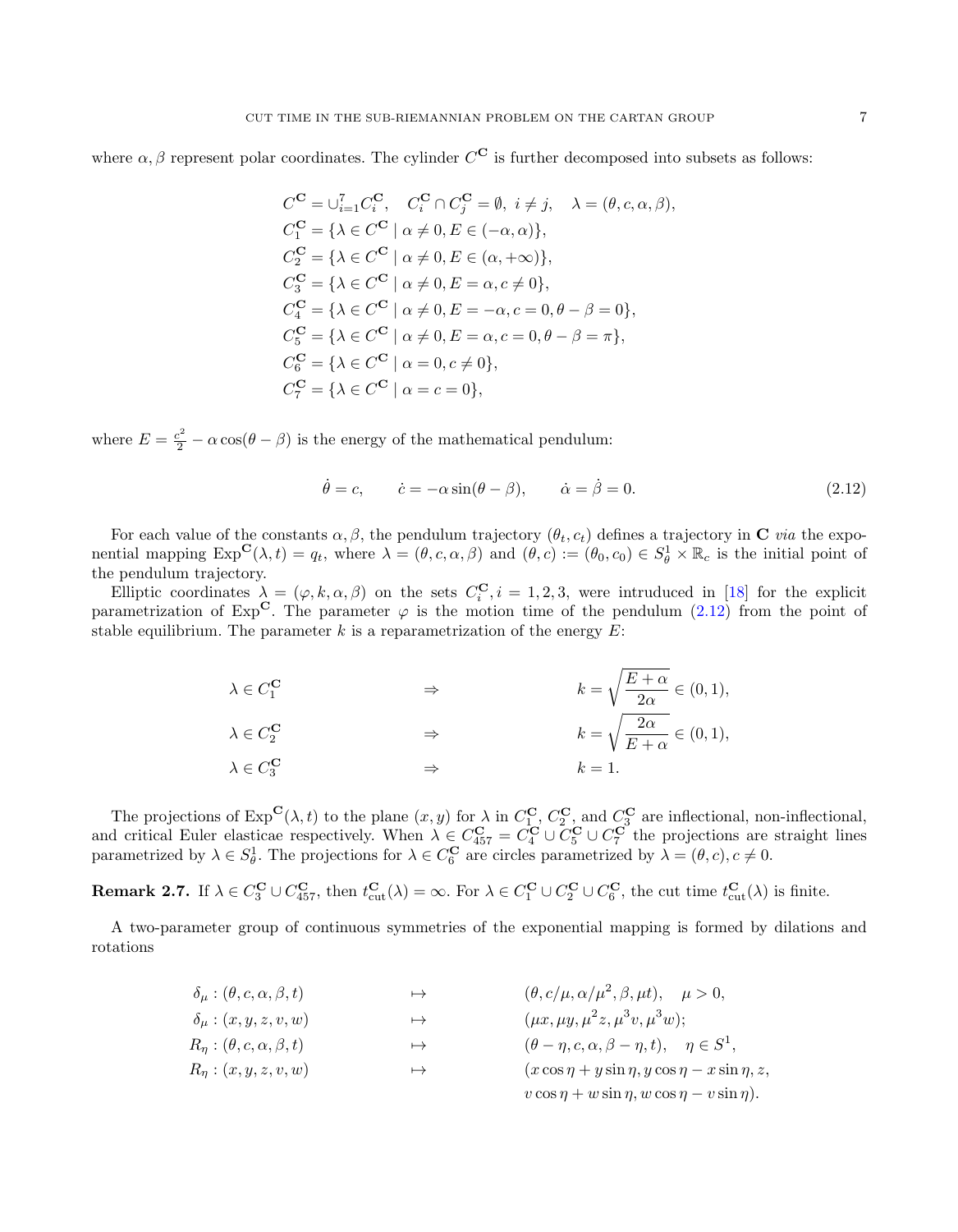There is also a dihedral group of discrete symmetries  $G = \{Id, \varepsilon^1, \varepsilon^2, \varepsilon^3 = \varepsilon^1 \circ \varepsilon^2\}$  of  $Exp^{\mathbf{C}}$ , which is described in [\[20\]](#page-18-2). In terms of the  $(x, y)$  projection, the symmetry  $\varepsilon^1$  reflects an elastica in the center of its chord; the symmetry  $\varepsilon^2$  reflects an elastica in the perpendicular bisector to the chord up to an additional rotation; the symmetry  $\varepsilon^3$ reflects an elastica in the chord up to the same additional rotation. Those symmetries generate the corresponding Maxwell sets  $MAX_i := MAX_{\varepsilon^i}$  and the corresponding sets of fixed points  $FIX_i := FIX_{\varepsilon^i}$  in the preimage of the exponential mapping. For a detailed description of  $MAX_i$ ,  $FIN_i$ , see [\[21\]](#page-18-7). Denote the unions of these sets by

$$
MAX = \bigcup_{i=1}^{3} MAX_i, \qquad \text{FIX} = \bigcup_{i=1}^{3} \text{FIX}_i.
$$

<span id="page-7-2"></span>Lemma 2.8 ([\[19\]](#page-18-3), Cor. 2.2, Cor. 2.4, Cor. 3.1, Prop. 3.5).

$$
(\lambda, t) \in \text{MAX} \cup \text{FIX} \iff \text{Exp}^{\mathbf{C}}(\lambda, t) \in \mathbf{C}',
$$

where

$$
\mathbf{C}' = \{ (x, y, z, v, w) \in \mathbf{C} \mid zV = 0 \},\,
$$
  

$$
V = xv + yw - \frac{(x^2 + y^2)z}{2}.
$$

A function  $\mathbf{t}: C^{\mathbf{C}} \to (0, +\infty]$  for the minimal Maxwell time corresponding to the symmetries  $\varepsilon^1, \varepsilon^2$  is defined in  $[19]$ . It gives an upper bound for the first Maxwell time and hence the cut time, *i.e.*,

<span id="page-7-0"></span>
$$
t_{\text{cut}}^{\mathbf{C}}(\lambda) \le t_{\text{MAX}}^1(\lambda) \le \mathbf{t}(\lambda), \qquad \forall \lambda \in C^{\mathbf{C}}.
$$
 (2.13)

As mentioned in Remark [2.7,](#page-6-1)  $\mathbf{t}(\lambda) = \infty$  for  $\lambda \in C_3^{\mathbf{C}} \cup C_{457}^{\mathbf{C}}$ . Elsewhere using dilations  $\delta_{\mu}$ , we define the renormalized function  $\mu t(\lambda) = t \circ \delta_{\mu\lambda}(\lambda)$  so that one period of the corresponding elastica has unit length. The explicit dilation factors  $\mu_{\lambda}$  and the resulting function  $\mu$ **t** are

$$
\lambda \in C_1^{\mathbf{C}} \qquad \Rightarrow \qquad \mu_{\lambda} = \frac{\sqrt{\alpha}}{4K(k)}, \qquad \mu \mathbf{t}(\lambda) = \mathbf{t}_1(k) = \min\{\mathbf{t}_1^z(k), \mathbf{t}_1^V(k)\},
$$
\n
$$
\lambda \in C_2^{\mathbf{C}} \qquad \Rightarrow \qquad \mu_{\lambda} = \frac{\sqrt{\alpha}}{2kK(k)}, \qquad \mu \mathbf{t}(\lambda) = \mathbf{t}_2(k) = \mathbf{t}_2^V(k),
$$
\n
$$
\lambda \in C_6^{\mathbf{C}} \qquad \Rightarrow \qquad \mu_{\lambda} = \frac{|c|}{2\pi}, \qquad \mu \mathbf{t}(\lambda) = \mathbf{t}_2(0) = \mathbf{t}_2^V(0),
$$

where  $K(k)$  is the complete elliptic integral of the first kind and  $\mathbf{t}_1^z(k), \mathbf{t}_1^V(k), \mathbf{t}_2^V(k)$  correspond to the minimal times with vanishing  $z$  or  $V$ . Explicit formulas are given in Appendix [A.](#page-15-0)

To prove our main theorems, we need the following bounds for  $t_1$  and  $t_2$ .

<span id="page-7-1"></span>**Lemma 2.9.** The Maxwell times  $\mathbf{t}_1^z(k), \mathbf{t}_1^V(k)$  satisfy

$$
k \in [0, k_0)
$$
  
\n
$$
k = k_0
$$
  
\n
$$
k \in (k_0, 1)
$$
  
\n
$$
\Rightarrow \qquad \qquad \mathbf{t}_1^z(k) \in (1, 3/2), \quad \mathbf{t}_1^V(k) \in (1, 2),
$$
  
\n
$$
\Rightarrow \qquad \qquad \mathbf{t}_1^z(k) = \mathbf{t}_1^V(k) = 1,
$$
  
\n
$$
\Rightarrow \qquad \qquad \mathbf{t}_1^z(k) \in (1/2, 1), \quad \mathbf{t}_1^V(k) \in (1, 2).
$$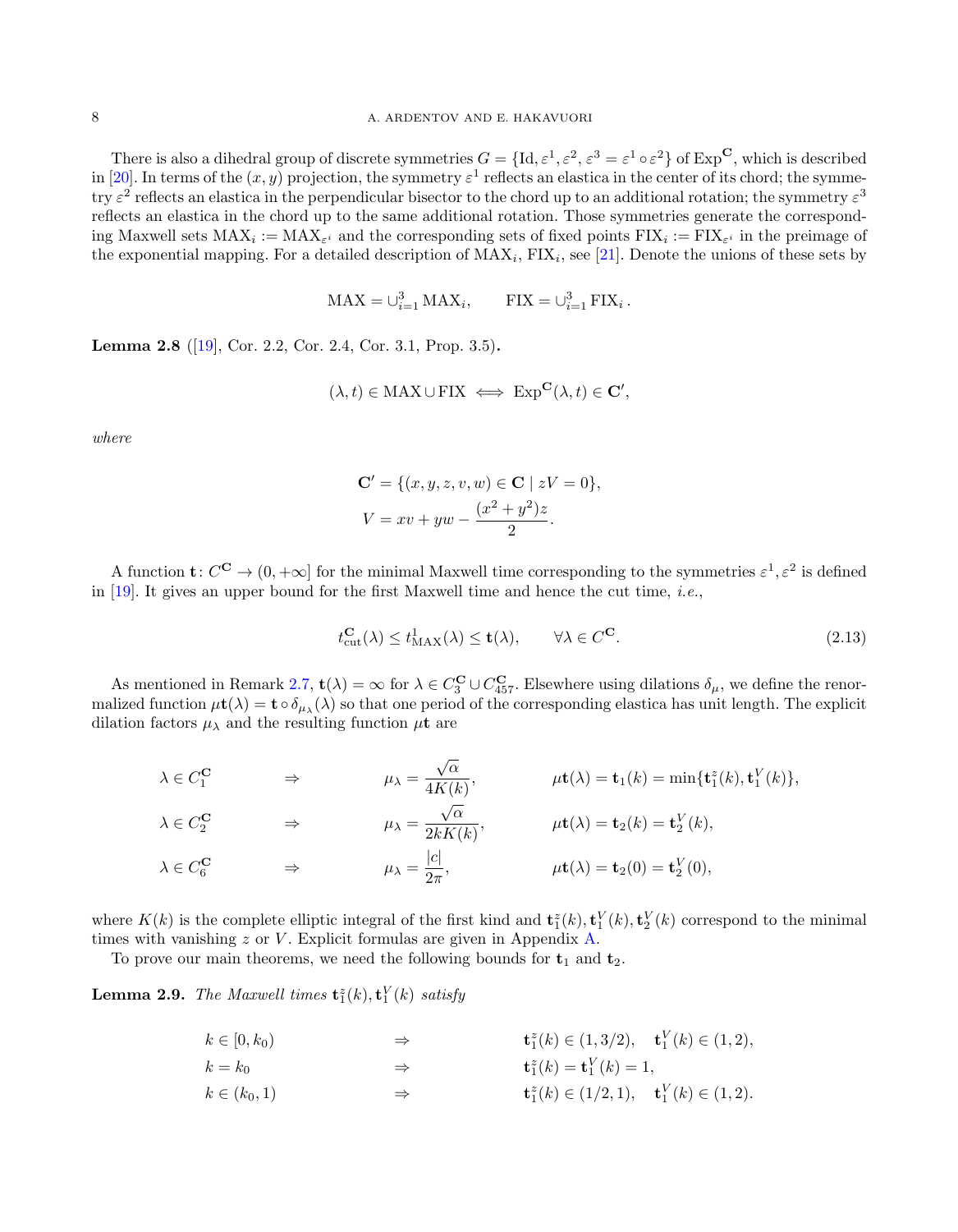The first Maxwell time  $t_1(k)$  satisfies

$$
\mathbf{t}_1(k) = \begin{cases} \mathbf{t}_1^z(k), & k \in (0, k_1] \cup [k_0, 1), \\ \mathbf{t}_1^V(k), & k \in [k_1, k_0], \end{cases}
$$

<span id="page-8-1"></span>where  $k_0 \approx 0.909$  and  $k_1 \approx 0.802$  are roots of certain equations in elliptic functions and satisfy  $\mathbf{t}_1^z(k) = \mathbf{t}_1^V(k)$ . Proof. Follows immediately from Corollary 2.1, Proposition 2.2, Proposition 2.5 of [\[19\]](#page-18-3).  $\Box$ **Lemma 2.10.** The first Maxwell time  $\mathbf{t}_2(k)$  satisfies

$$
k \in [0,1] \qquad \Rightarrow \qquad \mathbf{t}_2(k) \in [1,2).
$$

*Proof.* By Proposition 3.2 of [\[19\]](#page-18-3), we have  $\mathbf{t}_2^V(k) \in (1,2)$  for all  $k \in (0,1)$ . Moreover, by Proposition 3.4 of [\[19\]](#page-18-3), we have also

$$
1 < \lim_{k \to 0} \mathbf{t}_2^V(k) < 2.
$$

Finally, by Lemma [A.1,](#page-16-0) there exists  $\tilde{k} < 1$  such that  $\mathbf{t}_2^V(k) \leq \frac{3}{2}$  for all  $\tilde{k} < k < 1$ . It follows that  $\lim_{k \to 1} \mathbf{t}_2^V(k) \leq$  $\frac{3}{2}$  < 2, proving the statement of the lemma.  $\Box$ 

<span id="page-8-0"></span>**Theorem 2.11** ([\[23\]](#page-18-4)). For each  $\lambda \in C^{\mathbf{C}}$ 

$$
\mathbf{t}(\lambda) \le t_{\mathrm{conj}}^1(\lambda).
$$

By equation [\(2.13\)](#page-7-0) and Theorem [2.11,](#page-8-0) the subset

$$
\widehat{N} = \{ (\lambda, t) \in C^{\mathbf{C}} \times [0, \infty) \mid t \le \mathbf{t}(\lambda) \}
$$

in the preimage of the exponential mapping describes all the potentially optimal geodesics.

To prove that all these geodesics are indeed optimal, we study the restriction of  $Exp^{\mathbf{C}}$  to the following set:

$$
\widetilde{N} := \widetilde{N} \setminus (\text{FIX} \cup \text{MAX}),
$$
  
\n
$$
\text{Exp}(\widetilde{N}) \subset \widetilde{\mathbf{C}}, \qquad \widetilde{\mathbf{C}} = \mathbf{C} \setminus \mathbf{C}' = \{(x, y, z, v, w) \in \mathbf{C} \mid zV \neq 0\}.
$$

#### 2.3. Comparison with the Engel cut time

Let us recall the known facts about the solution for the sub-Riemannian problem on the Engel group E that we are going to use in the study of Exp  $|\tilde{\chi}$ . The control system [\(2.1\)](#page-3-2) for the left-invariant sub-Riemannian problem on the Engel group can be specified by equations  $(2.7)$ – $(2.10)$ , *i.e.*, we have a natural projection

$$
\pi_{\mathbf{E}} \colon \mathbf{C} \to \mathbf{E}, \qquad \pi_{\mathbf{E}}(x, y, z, v, w) = (x, y, z, v).
$$

The family of all normal extremal trajectories of the problem is parametrized by the cylinder

$$
C^{\mathbf{E}} = \left\{ \lambda^{\mathbf{E}} \in T_{\text{Id}}^* \mathbf{E} \mid H(\lambda^{\mathbf{E}}) = 1/2 \right\} = \left\{ (\theta, c, \alpha) \in S^1 \times \mathbb{R} \times \mathbb{R} \right\}
$$

.

We also define a projection between the cylinders

$$
\pi_{\mathbf{E}} : C^{\mathbf{C}} \to C^{\mathbf{E}}, \qquad \pi_{\mathbf{E}}(\theta, c, \alpha, \beta) = (\theta, c, \alpha).
$$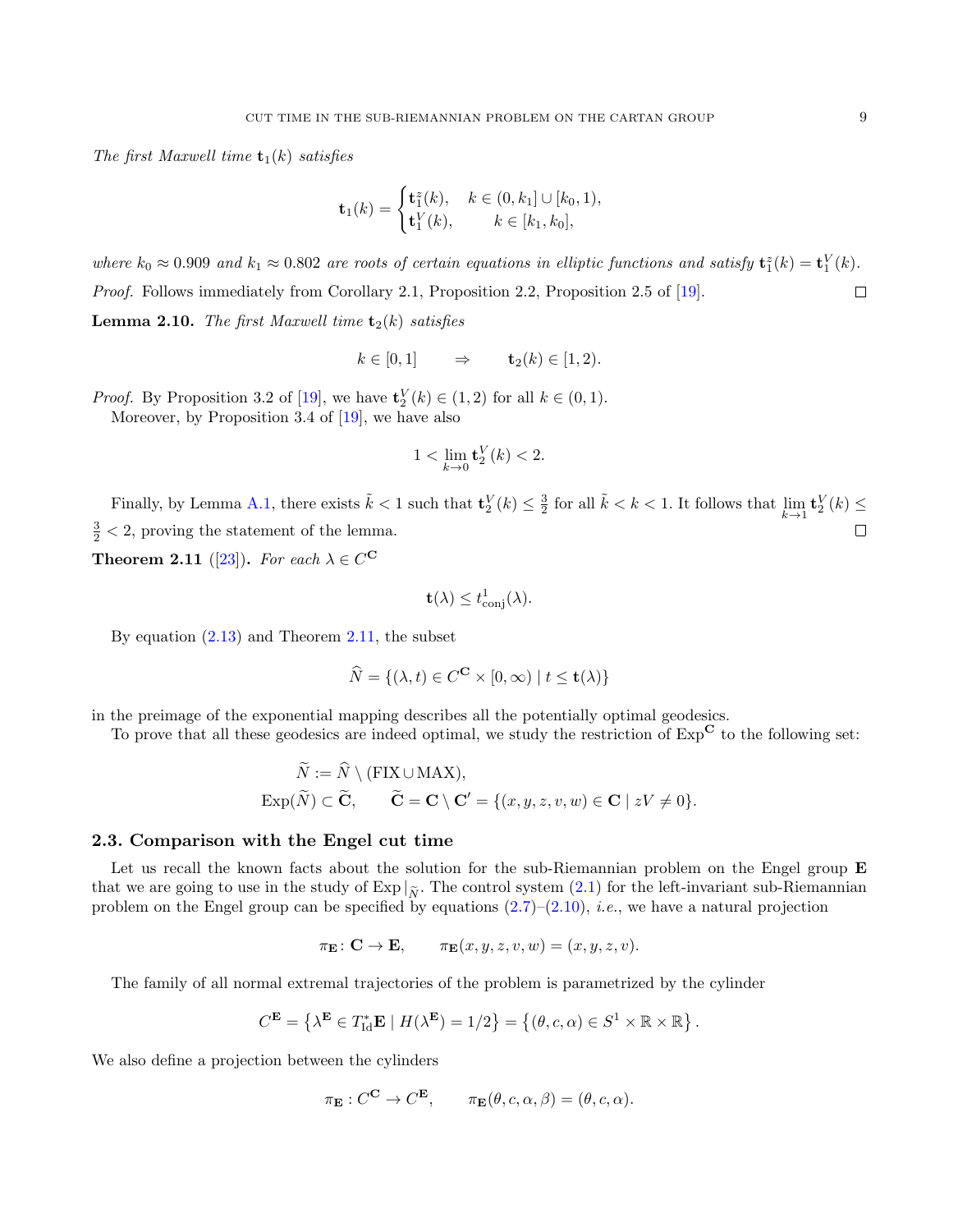The cylinder in the Engel case also has a decomposition  $C^{\mathbf{E}} = \cup_{i=1}^{7} C_i^{\mathbf{E}}$ , see [\[6\]](#page-17-2) for the details. This decomposition satisfies

$$
C_i^{\mathbf{E}} \cap \{ \alpha \ge 0 \} = \pi_{\mathbf{E}} \big( C_i^{\mathbf{C}} \cap \{ \beta = 0 \} \big), \quad i = 1 \dots 7.
$$

The case  $\alpha < 0$  is symmetric to the case  $\alpha > 0$ .

**Lemma 2.12.** Let  $q_t = \text{Exp}^{\mathbf{C}}(\lambda^{\mathbf{C}}, t), t \geq 0$  be an extremal trajectory for the sub-Riemannian problem on  $\mathbf{C}$ with  $\lambda^{\mathbf{C}} = (\theta, c, \alpha, \beta) \in C^{\mathbf{C}}$ . Then  $\text{Exp}^{\mathbf{E}}(\bar{\pi}_{\mathbf{E}}(\lambda^{\mathbf{C}}), t) = \bar{\pi}_{\mathbf{E}}(q_t)$  is an extremal trajectory for the sub-Riemannian problem on E, where

$$
\bar{\pi}_{\mathbf{E}} = \pi_{\mathbf{E}} \circ R_{\beta - \pi/2}.
$$

Proof. Follows directly from the explicit formulas for the exponential mappings in the Cartan case [\[18\]](#page-18-1) and in the Engel case [\[6\]](#page-17-2).  $\Box$ 

**Theorem 2.13** ([\[8\]](#page-17-3)). For each covector  $\lambda \in C^{\mathbf{E}}$ , let  $\mu_{\lambda}$  be the dilation factor such that the corresponding elastica has a unit length period. The normalized function  $\mu t_{\text{cut}}^{\mathbf{E}} : C^{\mathbf{E}} \to (0, +\infty]$  for the cut times in the Engel group has the following form:

$$
\lambda \in C_1^{\mathbf{E}} \qquad \Rightarrow \qquad \mu_{\lambda} = \frac{\sqrt{|\alpha|}}{4K(k)}, \qquad \mu_{\text{cut}}^{\mathbf{E}}(\lambda) = \min\{1, \mathbf{t}_1^z(k)\},
$$
  

$$
\lambda \in C_2^{\mathbf{E}} \qquad \Rightarrow \qquad \mu_{\lambda} = \frac{\sqrt{|\alpha|}}{2kK(k)}, \qquad \mu_{\text{cut}}^{\mathbf{E}}(\lambda) = 1,
$$
  

$$
\lambda \in C_6^{\mathbf{E}} \qquad \Rightarrow \qquad \mu_{\lambda} = \frac{|c|}{2\pi}, \qquad \mu_{\text{cut}}^{\mathbf{E}}(\lambda) = 1.
$$

If the projection of a Cartan extremal trajectory is optimal in the Engel group, then the Cartan trajectory must be optimal as well. Hence we have the inequality

$$
t_{\text{cut}}^{\mathbf{C}}(\lambda^{\mathbf{C}}) \ge t_{\text{cut}}^{\mathbf{E}} \circ \bar{\pi}_{\mathbf{E}}(\lambda^{\mathbf{C}}), \qquad \forall \lambda^{\mathbf{C}} \in C^{\mathbf{C}}.
$$
\n(2.14)

As a consequence of Lemmas [2.9](#page-7-1) and [2.10,](#page-8-1) we can bound the conjectured cut times in the Cartan group by the corresponding cut times in the Engel group:

<span id="page-9-0"></span>**Lemma 2.14.** There exists a constant  $1 \le \zeta < 2$  such that for every  $\lambda^C \in C_1^C \cup C_2^C$ , we have

<span id="page-9-1"></span>
$$
\mathbf{t}(\lambda^\mathbf{C}) \leq \zeta \cdot t_{\mathrm{cut}}^\mathbf{E}(\lambda^\mathbf{E}),
$$

where  $\lambda^{\mathbf{E}} := \bar{\pi}_{\mathbf{E}}(\lambda^{\mathbf{C}})$ . *Proof.* Since  $\bar{\pi}_{\mathbf{E}}(C_i^{\mathbf{C}}) \subset C_i^{\mathbf{E}}$ , we find that

$$
\frac{\mathbf{t}(\lambda^{\mathbf{C}})}{t_{\text{cut}}^{\mathbf{E}}(\lambda^{\mathbf{E}})} = \begin{cases} \frac{\min\left\{\mathbf{t}_1^z(k), \mathbf{t}_1^V(k)\right\}}{\min\left\{\mathbf{t}_1^z(k), 1\right\}}, & \lambda \in C_1^{\mathbf{C}}, \\ \mathbf{t}_2(k), & \lambda \in C_2^{\mathbf{C}}. \end{cases}
$$

Therefore, if we set

$$
\zeta = \max \Big\{ \max_{k \in [0,1]} \mathbf{t}_1^z(k), \max_{k \in [0,1]} \mathbf{t}_2(k) \Big\},\
$$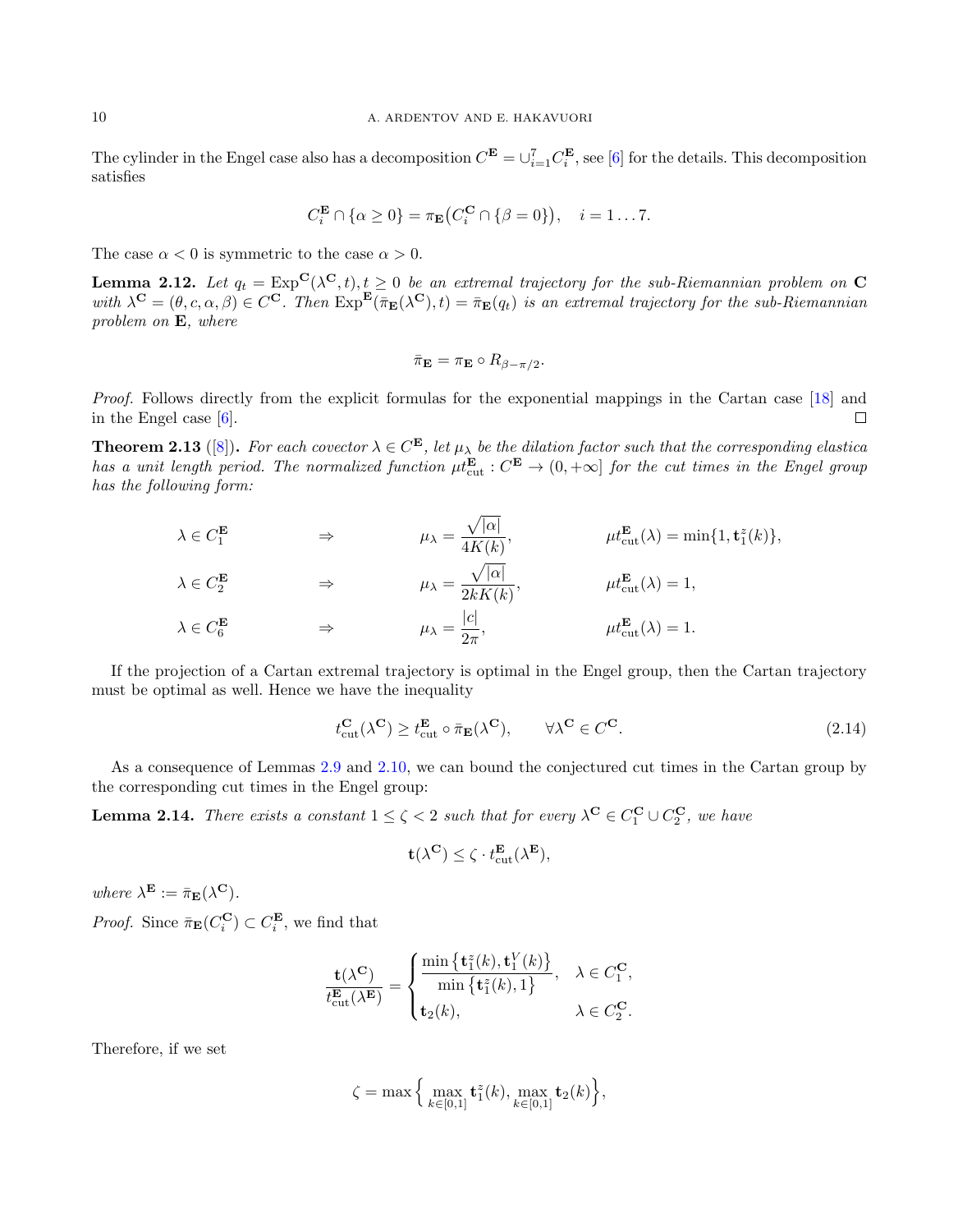the inequality  $\mathbf{t}(\lambda^{\mathbf{C}}) \leq \zeta \cdot t_{\text{cut}}^{\mathbf{E}}(\lambda^{\mathbf{E}})$  follows, so it remains to show that  $\zeta < 2$ .

This bound follows from the earlier estimates on  $\mathbf{t}_1$  and  $\mathbf{t}_2$ . Namely, we get the bounds  $\max_{k \in [0,1]} \mathbf{t}_1^2(k) \leq \frac{3}{2}$ and  $\max_{k \in [0,1]} \mathbf{t}_2(k) < 2$  from Lemmas [2.9](#page-7-1) and [2.10.](#page-8-1)

# 3. Properness of the sub-Riemannian exponential map

<span id="page-10-0"></span>**Definition 3.1.** A map  $f: X \to Y$  is proper if  $f^{-1}(K) \subset X$  is compact for any compact set  $K \subset Y$ .

The goal of this section is to prove the following result.

<span id="page-10-1"></span>**Proposition 3.2.** The restriction  $Exp^{\mathbf{C}}$ :  $\widetilde{N} \to \widetilde{\mathbf{C}}$  of the sub-Riemannian exponential is a proper map.

For the proof of properness, the following notion is convenient.

**Definition 3.3.** Let X be a topological space. A sequence  $(x_j)_{j\in\mathbb{N}}\in X$  is said to be *escaping* if it eventually exits any compact set. That is, for any compact set  $K \subset X$ , there exists  $j_0 \in \mathbb{N}$  such that for  $j \geq j_0$ , we have  $x_j \in X \setminus K$ .

Recall that in metric spaces properness is characterized by preserving escaping sequences. That is, if  $f: X \to$ Y is a continuous map between metric spaces X and Y, then f is proper if and only if  $f(x_j)_{j\in\mathbb{N}}\subset Y$  is escaping for every escaping sequence  $(x_j)_{j\in\mathbb{N}}\subset X$ .

Remark 3.4. When referring to escaping sequences, we use the notation  $(\lambda_n, t_n) \to \partial \widetilde{N}$  and  $\text{Exp}^{\mathbf{C}}(\lambda_n, t_n) \to$  $\partial$ C. The boundaries  $\partial N$  and  $\partial C$  are understood inside the one-point compactifications of  $C^{\mathbf{C}} \times [0, \infty)$  and  $\mathbf{C}$ respectively, in order to also handle the case when  $(\lambda_n, t_n) \to \infty$ .

The proof of Proposition [3.2](#page-11-1) is given in Section 3.2 by considering two types of escaping sequences  $(\lambda_n, t_n) \rightarrow$  $\partial \widetilde{N}$ .

The first case is when the sequence  $(t_n)_{n\in\mathbb{N}}$  stays bounded. Then the claim that  $\text{Exp}(\lambda_n, t_n) \to \partial \tilde{C}$  will follow by continuity by considering a (possibly abnormal) limit of the corresponding trajectories  $t \mapsto \text{Exp}(\lambda_n, t)$ .

The second case is when  $(t_n)_{n\in\mathbb{N}}$  is instead unbounded. Then the proof is more involved and follows by comparison with the known cut times in the Engel case. To make this comparison easier, we consider two simplifications in Section [3.1.](#page-10-2) First, we reduce to the dense subset of the points  $(\lambda, t) \in N$  with  $\lambda \in C_1^{\mathbf{C}} \cup C_2^{\mathbf{C}}$ . Second, using the rotational symmetry of the sub-Riemannian exponential map, we further reduce to  $\lambda =$  $(\theta, c, \alpha, \beta) \in C_1^{\mathbf{C}} \cup C_2^{\mathbf{C}}$  with  $\beta = 0$ .

#### <span id="page-10-2"></span>3.1. Reduction to rotated generic elasticae

A priori we have to consider escaping sequences  $(\lambda_n, t_n) \to \partial \tilde{N}$  with arbitrary  $\lambda_n \in C^{\mathbf{C}}$ . However, since  $C_1^{\mathbf{C}} \cup C_2^{\mathbf{C}}$  is dense in  $C^{\mathbf{C}} = C_1^{\mathbf{C}} \cup \cdots \cup C_7^{\mathbf{C}}$ , such sequences are well approximated by escaping sequences with  $\lambda_n \in C_1^{\mathbf{C}} \cup C_2^{\mathbf{C}}$ . More precisely, we have the following lemma.

**Lemma 3.5.** Suppose X and Y are boundedly compact metric spaces,  $f: X \to Y$  is a continuous map, and  $U \subset X$  is a dense subset. Assume that if  $(u_i)_{i\in\mathbb{N}} \subset X$  is an escaping sequence and  $u_i \in U$  for all  $j \in \mathbb{N}$ , then the sequence  $f(u_i)_{i\in\mathbb{N}}\subset Y$  is also escaping. Then f is proper.

*Proof.* Let  $(x_j)_{j\in\mathbb{N}}\subset X$  be any escaping sequence. We need to verify that  $f(x_j)_{j\in\mathbb{N}}\subset Y$  is also escaping.

By continuity of the function f and denseness of the subset  $U \subset X$ , there exist points  $u_i \in U$  such that

<span id="page-10-3"></span>
$$
d_X(x_j, u_j) < 1/j \quad \text{and} \quad d_Y\big(f(x_j), f(u_j)\big) < 1/j \quad \forall j \in \mathbb{N}.\tag{3.1}
$$

If  $K \subset X$  is any compact set, then by bounded compactness of X, also the set

$$
\overline{B}(K,1) = \{x \in X \mid d(x,K) \le 1\}
$$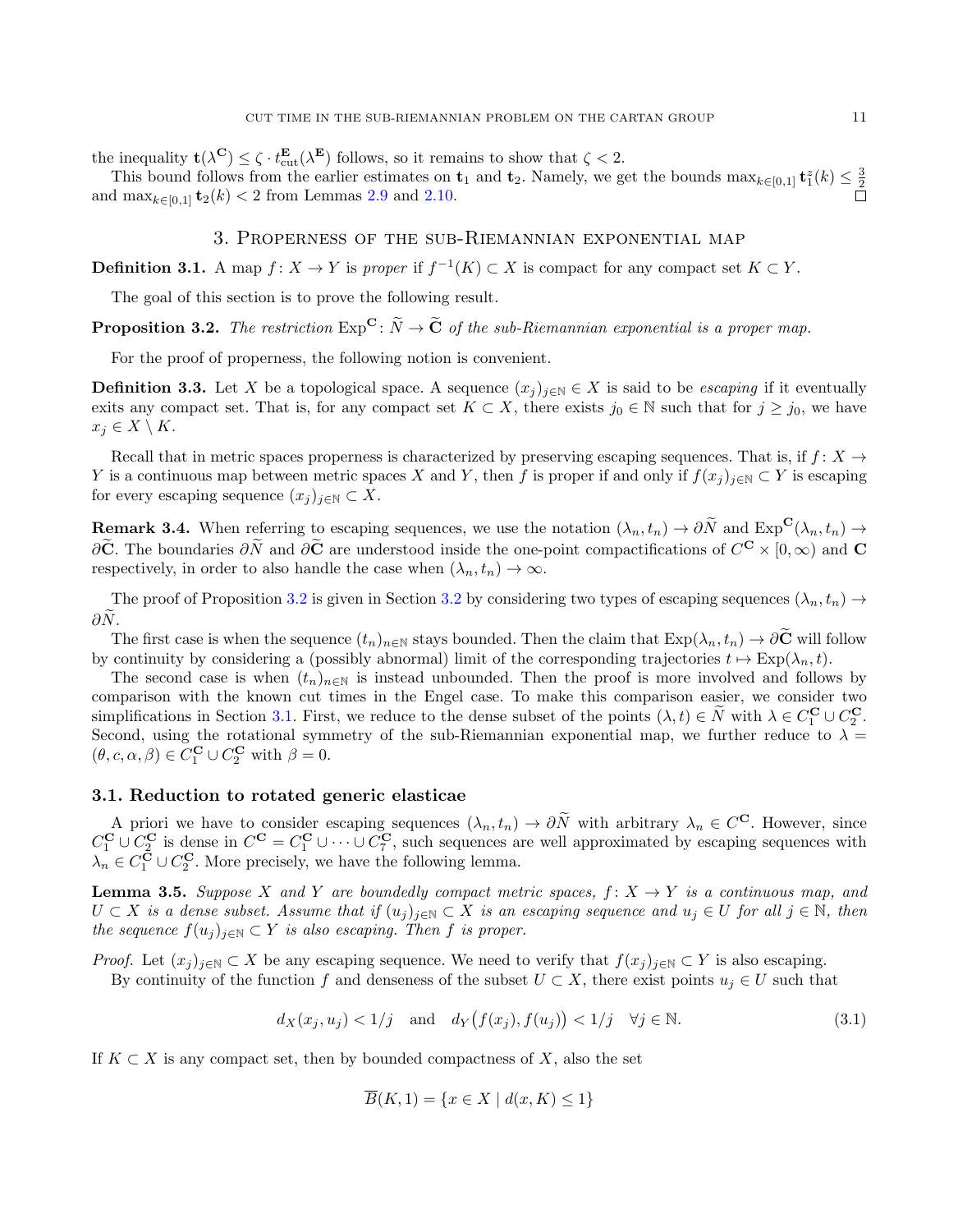is compact. If for some  $j \in \mathbb{N}$ , we have  $x_j \notin \overline{B}(K, 1)$ , then  $u_j \notin K$  by [\(3.1\)](#page-10-3). Therefore the assumption that  $(x_i)_{i\in\mathbb{N}}\subset X$  is escaping implies that  $(u_i)_{i\in\mathbb{N}}\subset X$  is escaping.

By the assumption of the lemma, the sequence  $f(u_j)_{j\in\mathbb{N}}$  is escaping. Arguing exactly as before with the role of  $x_j$  and  $u_j$  taken by  $f(u_j)$  and  $f(x_j)$ , we see that bounded compactness of Y and [\(3.1\)](#page-10-3) imply that  $f(x_j)_{j\in\mathbb{N}}$ is escaping.  $\Box$ 

**Lemma 3.6.** Suppose that  $\text{Exp}^{\mathbf{C}}(\theta_n, c_n, \alpha_n, 0, t_n) \to \partial \widetilde{\mathbf{C}}$  for any escaping sequence  $(\theta_n, c_n, \alpha_n, 0, t_n) \to \partial \widetilde{N}$ in  $\widetilde{N}$ . Then  $\text{Exp}^{\mathbf{C}}(\lambda_n, t_n) \to \partial \widetilde{\mathbf{C}}$  for any escaping sequence  $(\lambda_n, t_n) \to \partial \widetilde{N}$  in  $\widetilde{N}$ .

Proof. If  $(\lambda_n, t_n) = (\theta_n, c_n, \alpha_n, \beta_n, t_n) \to \partial N$  is an escaping sequence, so is the rotated sequence  $R_{\beta_n}(\lambda_n, t_n)_{n \in \mathbb{N}}$ . Since  $R_{\beta_n}(\lambda_n, t_n) = (\theta_n - \beta_n, c_n, \alpha_n, 0, t_n)$ , the assumption of the lemma implies that

$$
\operatorname{Exp}^{\mathbf{C}}(\theta_n-\beta_n,c_n,\alpha_n,0,t_n)\to\partial\widetilde{\mathbf{C}}.
$$

Rotations preserve both the coordinates z and V, so the set  $\tilde{C}$  and its boundary  $\partial \tilde{C}$  are invariant under the rotations. It follows that

$$
\operatorname{Exp}^{\mathbf{C}}(\lambda_n, t_n) = R_{-\beta_n} \circ \operatorname{Exp}^{\mathbf{C}}(\theta_n - \beta_n, c_n, \alpha_n, 0, t_n) \to \partial \widetilde{\mathbf{C}}.
$$

#### <span id="page-11-1"></span>3.2. Proof of properness

We will next conclude the proof of Proposition [3.2](#page-10-1) that the restriction  $Exp^{\mathbf{C}}: \widetilde{N} \to \widetilde{\mathbf{C}}$  of the sub-Riemannian exponential in the Cartan group is proper. The proof splits into two cases based on boundedness of  $(t_n)_{n\in\mathbb{N}}$ .

In the bounded time case, we show that the sequence is escaping by considering a limiting trajectory of the extremal trajectories  $t \mapsto \text{Exp}(\lambda_n, t)$ .

<span id="page-11-0"></span>**Lemma 3.7.** Suppose  $(\lambda_n, t_n)_{n \in \mathbb{N}} \subset N$  is an escaping sequence with  $(t_n)_{n \in \mathbb{N}}$  bounded. Then any limit point of the sequence  $\text{Exp}^{\mathbf{C}}(\lambda_n, t_n)$  is contained in  $\mathbf{C}' = \{zV = 0\}.$ 

*Proof.* Fix  $T > 0$  such that  $t_n \in [0, T]$  for all  $n \in \mathbb{N}$ . Consider the family of normal trajectories  $q_n : [0, T] \to \mathbb{C}$ ,  $q_n(t) = \text{Exp}^{\mathbf{C}}(\lambda_n, t)$  with controls  $\mathbf{u}_n = (u_{1,n}, u_{2,n})$ . Denote by  $e^{t\vec{H}}(\lambda_n)$  the Hamiltonian flow of [\(2.5\)](#page-4-1). Then the controls  $\mathbf{u}_n$  are given by the linear Hamiltonians  $h_i$  (see [\(2.6\)](#page-4-2)) as

$$
u_{i,n}(t) = h_i\left(e^{t\vec{H}}(\lambda_n)\right).
$$

In the Carnot group setting, the flow of the Hamiltonian is the right translation of the initial covector  $\lambda_n$ . By left-invariance, we may write the above using the adjoint map Ad, i.e., the differential of the conjugation, as

<span id="page-11-2"></span>
$$
u_{i,n}(t) = h_i\left(e^{t\vec{H}}(\lambda_n)\right) = \lambda_n\left(\text{Ad}_{q_n(t)}X_i\right), \quad i = 1, 2. \tag{3.2}
$$

Let  $q \in \mathbf{C}$  be a limit point of the sequence of points  $\text{Exp}^{\mathbf{C}}(\lambda_n, t_n) \in \mathbf{C}$ . Up to taking a subsequence, we may assume that  $\text{Exp}^{\mathbf{C}}(\lambda_n, t_n) \to \mathbf{q}$ . Since the trajectories  $q_n$  are all 1-Lipschitz curves through  $q_n(0) = \text{Id}$ , up to taking a further subsequence, we may assume by Arzelà-Ascoli that there exists a limit trajectory  $q_{\infty} : [0, T] \to \mathbb{C}$ such that  $q_n \to q_\infty$  uniformly.

If the sequence  $(\lambda_n)_{n\in\mathbb{N}}$  of covectors is bounded in  $C^{\mathbf{C}}$ , there exists a limit point  $(\lambda_n, t_n) \to (\bar{\lambda}, \bar{t}) \in \widehat{N}$ . The assumption that  $(\lambda_n, t_n)_{n\in\mathbb{N}}$  is escaping in  $\widetilde{N}$  implies that  $(\overline{\lambda}, \overline{t}) \in \widehat{N} \setminus \widetilde{N} = \text{MAX} \cup \text{FIX}$ . By Lemma [2.8,](#page-7-2)  $\mathbf{q} = \text{Exp}(\overline{\lambda}, \overline{t}) \in \mathbf{C}'.$ 

 $\Box$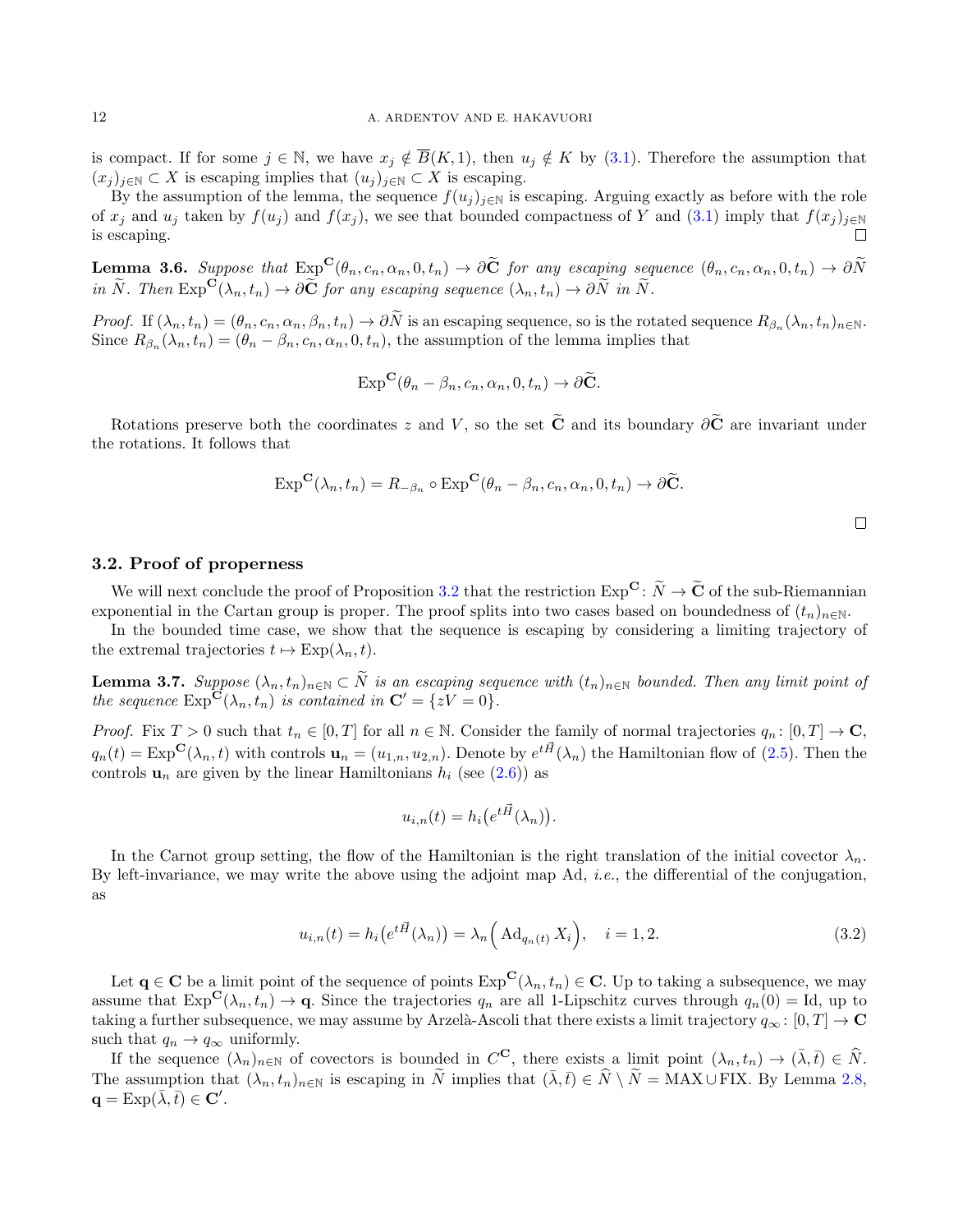Suppose instead that the sequence  $(\lambda_n)_{n\in\mathbb{N}}$  of covectors is unbounded in  $C^{\mathbf{C}}$ . Let  $(a_n)_{n\in\mathbb{N}}\subset(0,\infty)$  be a sequence such that there exists a finite non-zero limit  $\lambda_{\infty} := \lim_{n \to \infty} a_n \lambda_n \in T_{\text{Id}}^* C$ . The assumption that  $(\lambda_n)_{n \in \mathbb{N}}$ is unbounded implies that necessarily  $a_n \to 0$ .

Rescaling [\(3.2\)](#page-11-2) by the factors  $a_n \in (0,\infty)$ , we find that each trajectory  $q_n$  satisfies

$$
a_n \lambda_n \left( \mathrm{Ad}_{q_n(t)} X_i \right) - a_n u_{i,n}(t) = 0, \quad i = 1, 2.
$$

By continuity, we conclude that the limit trajectory  $q_{\infty}$  satisfies

$$
\lambda_{\infty} \left( \mathrm{Ad}_{q_{\infty}(t)} X_i \right) = 0, \quad i = 1, 2.
$$

Hence, the trajectory  $q_{\infty}$  is abnormal (see for instance [\[13\]](#page-17-9), Cor. 2.14).

Since the only abnormal curves are horizontal lines, we see that  $q_{\infty}$  is contained in  $\{z = V = 0\}$ . Finally, since  $t_n \in [0, T]$  for all  $n \in \mathbb{N}$ , by uniform convergence, we conclude that

$$
\mathbf{q} = \lim_{n \to \infty} q_n(t_n) = q_\infty(\lim_{n \to \infty} t_n),
$$

so the limit point  $q$  is contained in  $C'$ .

In the unbounded time case, we show that the sequence is escaping by comparing to the distance on the Engel group.

<span id="page-12-0"></span>**Lemma 3.8.** Let  $(\lambda_n^{\mathbf{C}}, t_n)_{n \in \mathbb{N}} \subset \widetilde{N}$  be a sequence with  $t_n \to \infty$ . Then  $d(\mathrm{Id}, \mathrm{Exp}^{\mathbf{C}}(\lambda_n^{\mathbf{C}}, t_n))_{n \in \mathbb{N}} \to \infty$ .

*Proof.* By Lemma [2.14,](#page-9-0) there exists a constant  $\zeta \in [1,2)$  independent of  $\lambda_n^{\mathbf{C}}$  such that  $\mathbf{t}(\lambda_n^{\mathbf{C}}) \leq \zeta \cdot t_{\text{cut}}^{\mathbf{E}}(\lambda_n^{\mathbf{E}})$ , where  $\lambda_n^{\mathbf{E}} = \overline{\pi}_{\mathbf{E}}(\lambda_n^{\mathbf{C}})$ . By assumption  $(\lambda_n^{\mathbf{C}}, t_n) \in \overline{N}$ , so

$$
t_n < \mathbf{t}(\lambda_n^{\mathbf{C}}) \le \zeta \cdot t_{\text{cut}}^{\mathbf{E}}(\lambda_n^{\mathbf{E}}).
$$

Denote the trajectories by  $q_n(t) := \exp^{\mathbf{C}}(\lambda_n^{\mathbf{C}}, t)$  for short.

If  $t_{\text{cut}}^{\mathbf{E}}(\lambda_n^{\mathbf{E}}) < t_n \leq \zeta \cdot t_{\text{cut}}^{\mathbf{E}}(\lambda_n^{\mathbf{E}})$ , then, by the triangle inequality, we can bound

$$
d\big(\mathrm{Id}, q_n(t_n)\big) \ge d\Big(\mathrm{Id}, q_n\big(t_{\mathrm{cut}}^{\mathbf{E}}(\lambda_n^{\mathbf{E}})\big)\Big) - d\Big(q_n\big(t_{\mathrm{cut}}^{\mathbf{E}}(\lambda_n^{\mathbf{E}})\big), q_n(t_n)\Big).
$$

Since the trajectories  $q_n(t)$  are 1-Lipschitz and optimal on the interval  $[0, t_{\text{cut}}^{\mathbf{E}}(\lambda_n^{\mathbf{E}})]$ , the above can be further estimated by

$$
d\big(\mathrm{Id}, q_n(t_n)\big) \geq (2-\zeta) t_{\mathrm{cut}}^{\mathbf{E}}(\lambda_n^{\mathbf{E}}) \geq \frac{(2-\zeta)}{\zeta} t_n.
$$

On the other hand, if  $t_n \leq t_{\text{cut}}^{\mathbf{E}}(\lambda_n^{\mathbf{E}})$ , then the trajectory is already optimal in the Engel group, and hence is also optimal in C. That is, we have

$$
d(\mathrm{Id}, q_n(t_n)) = t_n.
$$

In either case, the assumption that  $t_n \to \infty$  implies that  $d(\mathrm{Id}, q_n(t_n)) \to \infty$  as  $n \to \infty$ .

Up to taking subsequences, Proposition [3.2](#page-10-1) follows by combining Lemmas [3.7](#page-11-0) and [3.8.](#page-12-0)

 $\Box$ 

 $\Box$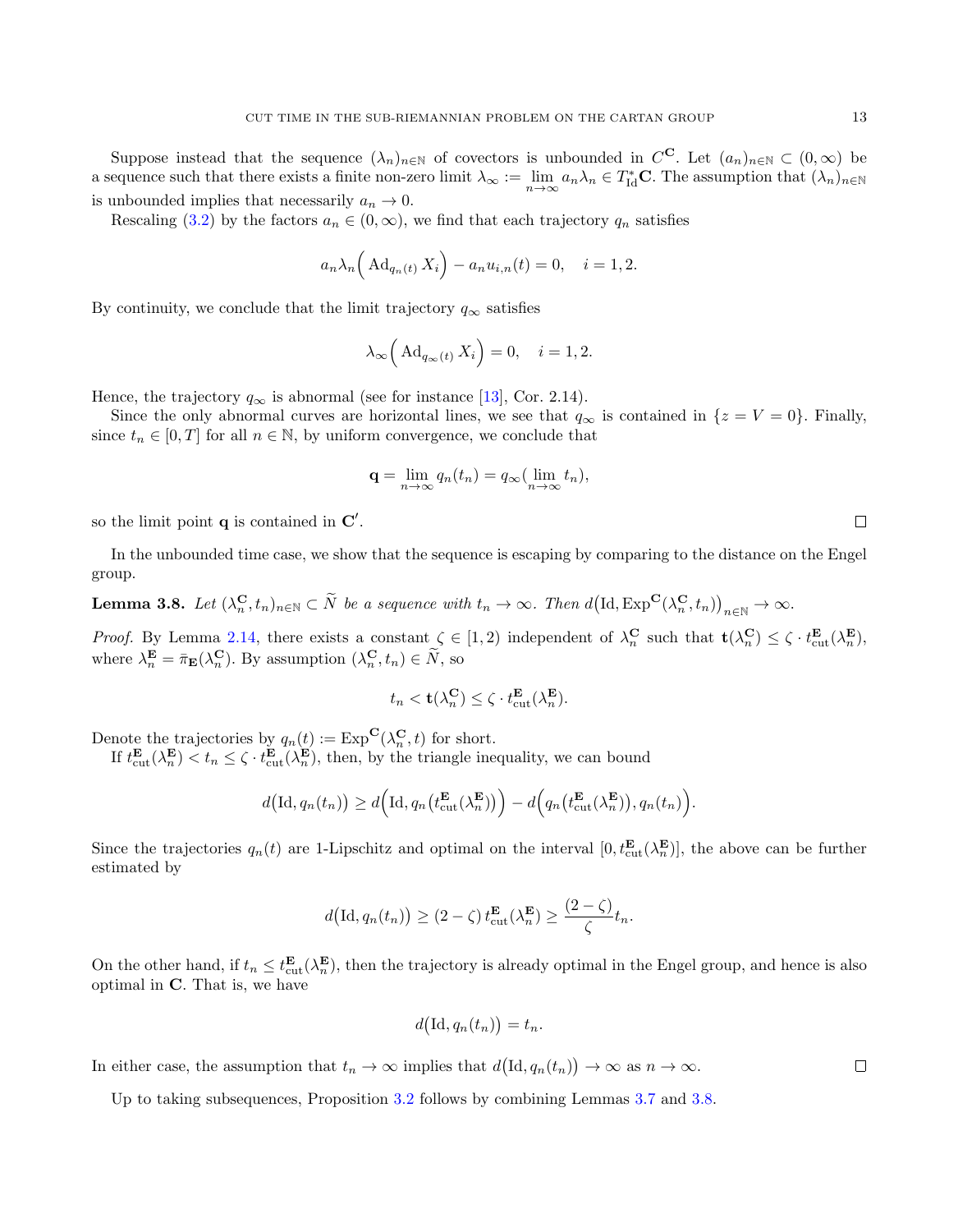# 4. CUT TIME

<span id="page-13-2"></span>We now have all the ingredients to verify the conjectured cut times of [\[19\]](#page-18-3).

#### 4.1. Proofs of the main theorems

The first result is the uniqueness of geodesics for the points  $\widetilde{\mathbf{C}} = \{(x, y, z, v, w) \in \mathbf{C} \mid zV \neq 0\}$ , where  $V =$  $xv - yw - (x^2 + y^2)z/2.$ 

<span id="page-13-3"></span>**Theorem 4.1.**  $Exp^{\mathbf{C}}: \widetilde{N} \to \widetilde{\mathbf{C}}$  is diffeomorphism.

*Proof.* The group  $S^1$  of rotations  $R_n$  acts freely on both N and C. Since the rotations are symmetries of the sub-Riemannian exponential  $Exp^{\mathbf{C}}: \widetilde{N} \to \widetilde{\mathbf{C}}$ , it follows that the exponential descends to a well-defined smooth map  $\text{Exp}: N/S^1 \to \mathbf{C}/S^1$ . Since the action on **C** is free, it suffices to prove that the quotient map Exp is a diffeomorphism.

First, by Proposition [3.2,](#page-10-1) the exponential  $\text{Exp}^{\mathbf{C}}$ :  $\widetilde{N} \to \widetilde{\mathbf{C}}$  is proper, so  $\widetilde{\text{Exp}}$  is proper as well. Second, by Theorem [2.11,](#page-8-0) the Jacobian of  $Exp^{\mathbf{C}}$  is nonzero everywhere in  $\widetilde{N}$ , so also the Jacobian of  $Exp$  is everywhere nonzero. The claim then follows by the Hadamard Global Diffeomorphism Theorem ([\[12\]](#page-17-10), Thm. 6.2.8) once we show that the connected components of  $\tilde{\mathbf{C}}/S^1$  are simply connected.

The connected components of  $\widetilde{\mathbf{C}}/S^1$  are all homeomorphic to the subset

$$
\widetilde{\mathbf{C}}_{0+} = \{ (x, y, z, v, w) \in \widetilde{\mathbf{C}} \mid x = 0, y > 0, z > 0, V > 0 \},\
$$

which further homotopy retracts to the level set

$$
\widetilde{\mathbf{C}}_{02} = \{ (x, y, z, v, w) \in \widetilde{\mathbf{C}}_{0+} \mid z = 2 \}.
$$

For any  $(x, y, z, v, w) \in \widetilde{\mathbf{C}}_{02}$ , the function V has the simplified expression

$$
V(x, y, z, v, w) = y(w - y).
$$

That is, for points in  $\widetilde{\mathbf{C}}_{02}$ , we have  $V > 0$  if and only if  $w > y$ . Hence  $\widetilde{\mathbf{C}}_{02}$  is convex and, in particular, simply connected, so the same is true for the connected components of  $\mathbb{C}/S^1$ , concluding the proof of the theorem.

Theorem [4.1](#page-13-3) gives the following coordinate version of Theorem [1.3.](#page-2-0)

<span id="page-13-0"></span>**Theorem 4.2.** If  $\mathbf{q} = (x, y, z, v, w) \in \mathbf{C}$  is such that  $z \neq 0$  and  $xv + yw - \frac{(x^2 + y^2)z}{2}$  $\frac{(-y)}{2} \neq 0$ , then there exists a unique minimizer from Id to q.

Using Theorem [4.1,](#page-13-3) we confirm the conjectured cut times of [\[19\]](#page-18-3), proving also Theorem [1.4.](#page-2-1)

<span id="page-13-1"></span>**Theorem 4.3.** For  $\lambda \in C^{\mathbf{C}}$ , we have

$$
t_{\text{cut}}^{\mathbf{C}}(\lambda) = \mathbf{t}(\lambda). \tag{4.1}
$$

*Proof.* The case  $\lambda \in C_3^{\mathbf{C}} \cup C_{457}^{\mathbf{C}}$  when  $\mathbf{t}(\lambda) = +\infty$  follows by equation [\(2.14\)](#page-9-1).

If  $\lambda \in C_1^{\mathbf{C}} \cup C_2^{\mathbf{C}}$ , then we have a finite  $\mathbf{t}(\lambda) \in (0, \infty)$  with  $(\lambda, \mathbf{t}(\lambda)) \in \text{MAX} \cup \text{FIN}$ . Points  $(\lambda, t) \in \text{FIN}$  are described by the equation sn  $\tau$  cn  $\tau = 0$  [\[19\]](#page-18-3), where  $\tau$  is given by

> $\lambda \in C_1^{\mathbf{C}}$  $\begin{array}{ccc} \n\pi & \rightarrow & \pi \rightarrow & \pi \rightarrow \end{array}$  $\sqrt{\alpha}\left(\varphi + \frac{t}{2}\right)$ 2  $\big),$  $\lambda \in C_2^{\mathbf{C}}$  $\overrightarrow{2}$   $\Rightarrow$   $\tau =$  $\sqrt{\alpha}$ k  $\left(\varphi + \frac{t}{\alpha}\right)$ 2 .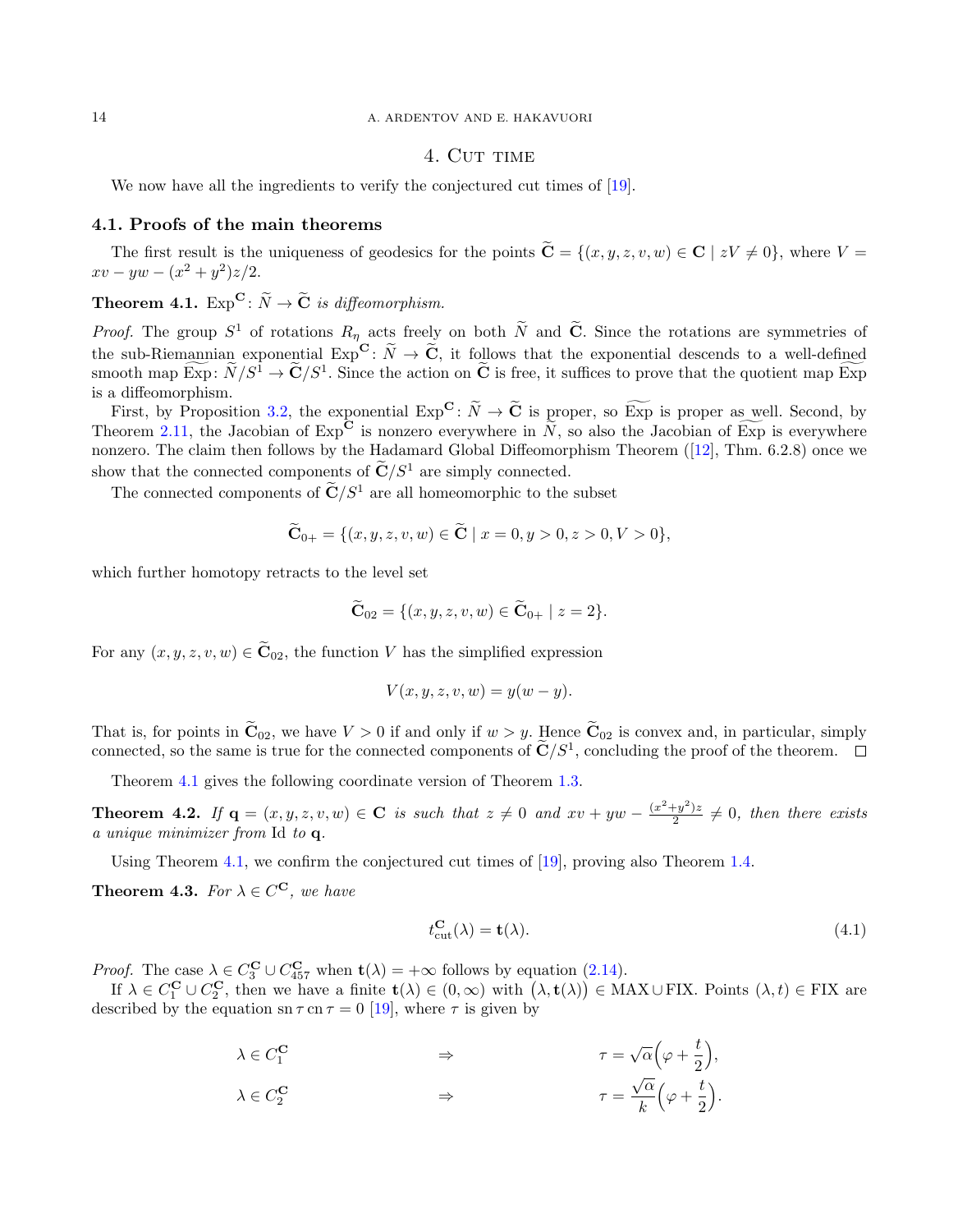Since the zeros of the equation are isolated with respect to t, there exists  $\epsilon > 0$ , s.t.  $(\lambda, t) \notin MAX \cup FIX$  for all  $t\in\bigl(\mathbf{t}(\lambda)-\epsilon,\mathbf{t}(\lambda)\bigr).$ 

Therefore, for such t, we have  $q = \text{Exp}^{\mathbf{C}}(\lambda, t) \in \widetilde{\mathbf{C}}$ . By Lemma [2.8](#page-7-2) and Theorem [4.1,](#page-13-3)  $\nu = (\lambda, t)$  is the unique solution to  $Exp(\nu) = q$  among all the potentially optimal geodesics  $\nu \in N$ . By continuity,  $(\lambda, \mathbf{t}(\lambda))$  is optimal.

The case  $\lambda \in C_6^{\mathbf{C}}$  follows from the case  $\lambda \in C_2^{\mathbf{C}}$ , since  $\mathbf{t}(\lambda)$  is continuous for  $\lambda \in C_2^{\mathbf{C}} \cup C_6^{\mathbf{C}}$  by Proposition 3.4 of [\[19\]](#page-18-3).

*Proof of Theorem [1.6.](#page-2-2)* By Theorem [4.3,](#page-13-1)  $t_{\text{cut}}^{\text{C}} = \text{t}$ . Hence by Lemma [2.14,](#page-9-0) the inequality

<span id="page-14-2"></span>
$$
t_{\text{cut}}^{\mathbf{E}}(\lambda^{\mathbf{E}}) \le t_{\text{cut}}^{\mathbf{C}}(\lambda^{\mathbf{C}}) \le \zeta \cdot t_{\text{cut}}^{\mathbf{E}}(\lambda^{\mathbf{E}})
$$
\n(4.2)

holds for all  $\lambda^{\mathbf{C}} \in C_1^{\mathbf{C}} \cup C_2^{\mathbf{C}}$ , where  $\lambda^{\mathbf{E}} = \overline{\pi}_{\mathbf{E}}(\lambda^{\mathbf{C}})$ .

By continuity of **t** on  $C_1^{\mathbf{C}} \cup C_2^{\mathbf{C}} \cup C_6^{\mathbf{C}}$ , inequality [\(4.2\)](#page-14-2) extends also to  $\lambda^{\mathbf{C}} \in C_6^{\mathbf{C}}$ . On the other hand, by Remark [2.7,](#page-6-1)  $t_{\text{cut}}^{\mathbf{C}}(\lambda^{\mathbf{C}}) = t_{\text{cut}}^{\mathbf{E}}(\lambda^{\mathbf{E}}) = \infty$  elsewhere, so the claim holds for all  $\lambda^{\mathbf{C}} \in C^{\mathbf{C}}$ .

# 4.2. Properties of the Cartan and Engel cut times

As a consequence of the description of the cut time given by Theorem [4.3](#page-13-1) we obtain the following.

<span id="page-14-0"></span>**Corollary 4.4.** The function  $t_{\text{cut}}^{\mathbf{C}}$  :  $C^{\mathbf{C}} \to (0, +\infty]$  has the following properties:

- $t_{\text{cut}}^{\text{C}}(\lambda)$  depends only on the Casimirs E,  $\alpha$ . In particular, the Cartan group is equioptimal.
- $t_{\text{cut}}^{\text{C}}(\lambda)$  is homogeneous with respect to dilations:

$$
t_{\text{cut}}^{\mathbf{C}} \circ \delta_{\mu}(\lambda) = \mu \cdot t_{\text{cut}}^{\mathbf{C}}(\lambda) \quad \text{for all } \lambda \in C^{\mathbf{C}}.
$$

**Remark 4.5.** The function  $t_{\text{cut}}^{E}(\lambda)$  has the same properties.

Now consider the functions  $t_{\text{cut}}^{\mathbf{C}}(\lambda^{\mathbf{C}}), t_{\text{cut}}^{\mathbf{E}}(\lambda^{\mathbf{E}})$  for the most general cases when  $\lambda^{\mathbf{C}} = (\varphi, k, \alpha, \beta) \in C_i^{\mathbf{C}}$ ,  $\lambda^{\mathbf{E}} = (\varphi, k, \alpha) \in C_{i}^{\mathbf{E}}, i = 1, 2$ . Both functions depend only on the parameters  $k, \alpha$ , where k determines the shape of the elastica on the plane  $(x, y)$  and the parameter  $\alpha$  changes the size of the elastica. Normalizing the full period of the elastica to unit length by the dilations  $\delta_{\mu_{\lambda}}$ , we compare the corresponding cut times  $\mu t_{\text{cut}}^{\mathbf{E}}(k)$ ,  $\mu t_{\text{cut}}^{\mathbf{C}}(k)$  for the problems on the Engel and Cartan groups, see Figure [3.](#page-15-1) The corresponding optimal elasticae are shown in Figure [2.](#page-3-0)

**Remark 4.6.** Numerical calculations show that the optimal bounds for the constant  $\zeta$  in Lemma [2.14](#page-9-0) are given by

$$
\begin{array}{ccc}\n\lambda \in C_1^{\mathbf{C}} & \Rightarrow & t_{\text{cut}}^{\mathbf{C}}(\lambda^{\mathbf{C}}) \leq \mathbf{t}_1^z(0) \cdot t_{\text{cut}}^{\mathbf{E}}(\lambda^{\mathbf{E}}) \\
\lambda \in C_2^{\mathbf{C}} \cup C_6^{\mathbf{C}} & \Rightarrow & t_{\text{cut}}^{\mathbf{C}}(\lambda^{\mathbf{C}}) \leq \mathbf{t}_2^V(0) \cdot t_{\text{cut}}^{\mathbf{E}}(\lambda^{\mathbf{E}}),\n\end{array}
$$

with  $\lambda^{\mathbf{E}} := \bar{\pi}_{\mathbf{E}}(\lambda^{\mathbf{C}})$ , where  $\mathbf{t}_1^z(0) \approx 1.430$  is the first positive root  $t = \mathbf{t}_1^z(0)$  of  $\sin(\pi t) = \pi t \cos(\pi t)$ ; the value  $\mathbf{t}_2^V(0) \approx 1.465$  is the first positive root  $t = \mathbf{t}_2^V(0)$  of

$$
\cos(\pi t) \left(2\pi^2 t^2 - \sin^2(\pi t)\right) = \pi t \sin(\pi t).
$$

Note that  $\mathbf{t}_2^V(0)$  is the cut time for the Cartan geodesics projecting to the circle with unit circumference.

## 5. Open questions

<span id="page-14-1"></span>Our work opens three immediate avenues of further research.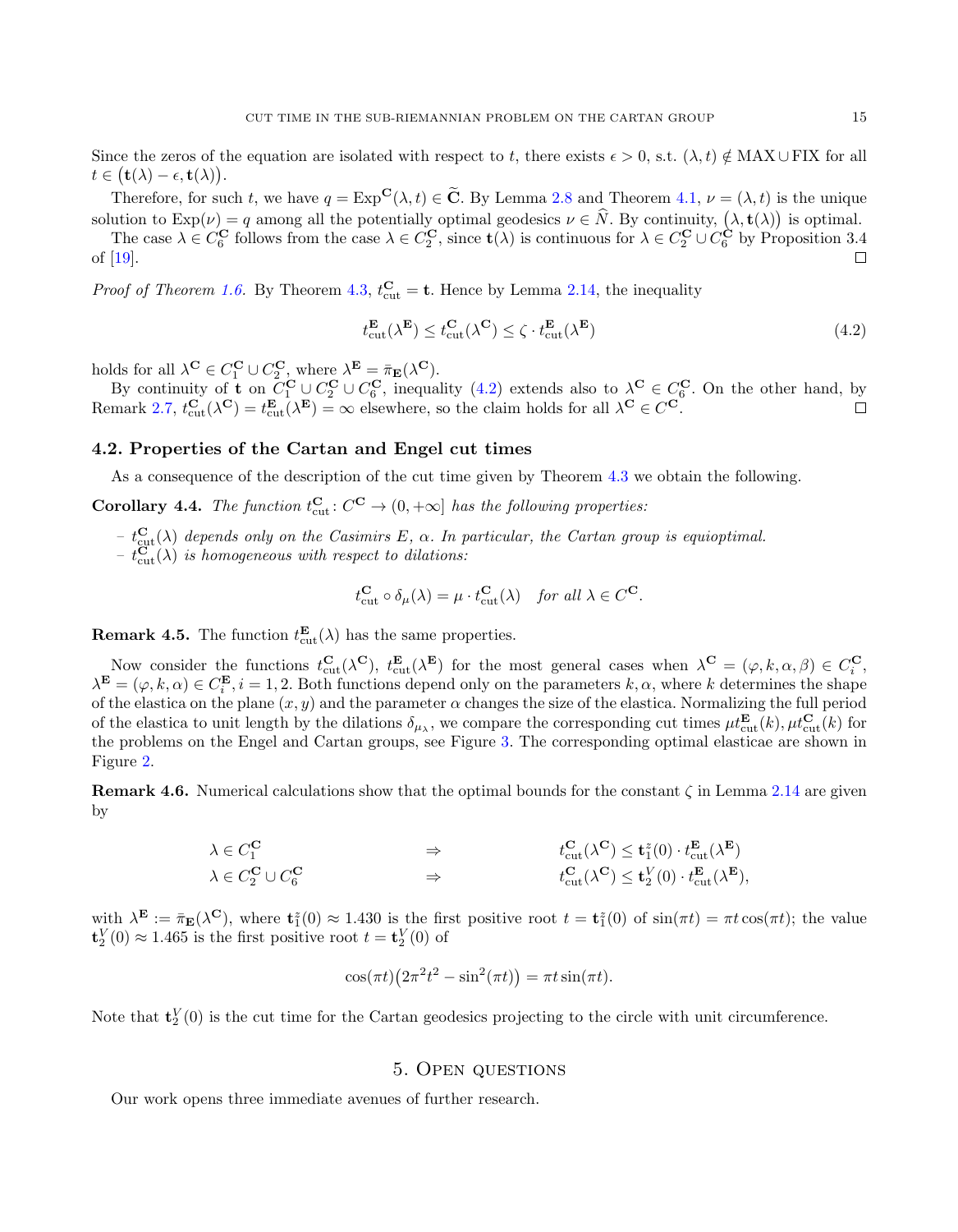

<span id="page-15-1"></span>FIGURE 3. Normalized cut times  $t_{\text{cut}}^{\mathbf{E}}(k)$  (gray),  $t_{\text{cut}}^{\mathbf{C}}(k)$  (black) for general types of elasticae: inflectional (*left*); non-inflectional (*right*) with circle when  $k = 0$ .

Our study reduces the boundary problem  $(2.1)$ – $(2.3)$  in the general situation of the Cartan case when q  $\in$  $\tilde{C}$  to finding the unique root  $(\lambda, t) \in \tilde{N}$  of the five-dimensional system of equations  $Exp^{C}(\lambda, t) = q$ . Using the continuous symmetries, it is possible to reduce the number of equations of the system to three. Software for solving a similar three-dimensional system of equations is described in [\[16\]](#page-18-8). By means of nilpotentization, such software is useful for approximate solving of sub-Riemannian problems with growth vector (2, 3, 5). An iterative algorithm based on nilpotent approximation was developed in [\[15\]](#page-17-11) to find the approximate solution of a generic (2,3,5)-problem and applied for two such problems: the plate-ball problem and suboptimal control of a wheeled robot with two passive off-hooked trailers. See also [\[3,](#page-17-12) [5\]](#page-17-13) for suboptimal control of a robot with a single trailer via nilpotent approximation with the sub-Riemannian Engel group.

We can also conclude that the cut locus in the sub-Riemannian problem on the Cartan group Cut  $\subset \mathbb{C}$  lies in the domain of fixed points of the symmetries  $\varepsilon^1, \varepsilon^2$ , *i.e.*, Cut  $\subset \mathbb{C}'$ . However, a complete description of the cut locus and the multiplicity of the solutions for  $q \in C'$  remains unknown and requires a separate investigation.

The study of the corresponding sub-Riemannian spheres and their singularities are of interest to specialists in various fields of mathematics. Numerical evidence allows us to suggest that the sub-Riemannian distance and the spheres are not subanalytic in the Cartan case similar to the flat Martinet and Engel cases [\[2,](#page-17-14) [8\]](#page-17-3).

# Appendix A. Formulas for the first Maxwell times

<span id="page-15-0"></span>Here we give the relevant formulas from [\[19\]](#page-18-3) used in Section [2.](#page-3-1) Additionally, we formulate and prove the technical Lemma [A.1](#page-16-0) required for the proof of properness.

In the case  $\lambda \in C_1^{\mathbf{C}}$ , the first Maxwell times  $\mathbf{t}_1^z(k) = \frac{p_1^z(k)}{2K(k)}$  $\frac{p_1^z(k)}{2K(k)},\,\mathbf{t}^V_1(k)=\frac{p_1^V(k)}{2K(k)}$  $\frac{p_1(k)}{2K(k)}$  corresponding to the symmetries  $\varepsilon^1$ ,  $\varepsilon^2$  respectively are defined by the first positive roots  $p = p_1^2(k)$ ,  $p = p_1^V(k)$  of the equations  $f_1^z(p, k) = 0$ ,  $f_1^V(p,k) = 0$ , where

$$
f_1^z(p,k) = \mathrm{sn}\, p \, \mathrm{dn}\, p - g_1(p) \, \mathrm{cn}\, p, \qquad g_1(p) = 2\, \mathrm{E}(p) - p,
$$

$$
f_1^V(p,k) = \frac{4}{3} \operatorname{dn} p \operatorname{sn} p \Big( g_1^3(p) - p - 2g_1(p) \big( 1 - (2 - 6 \operatorname{cn}^2 p) k^2 \big) + 8k^2 \operatorname{sn} p \operatorname{cn} p \operatorname{dn} p \Big) + 4 \operatorname{cn} p \ g_1^2(p) \big( 1 - 2k^2 \operatorname{sn}^2 p \big),
$$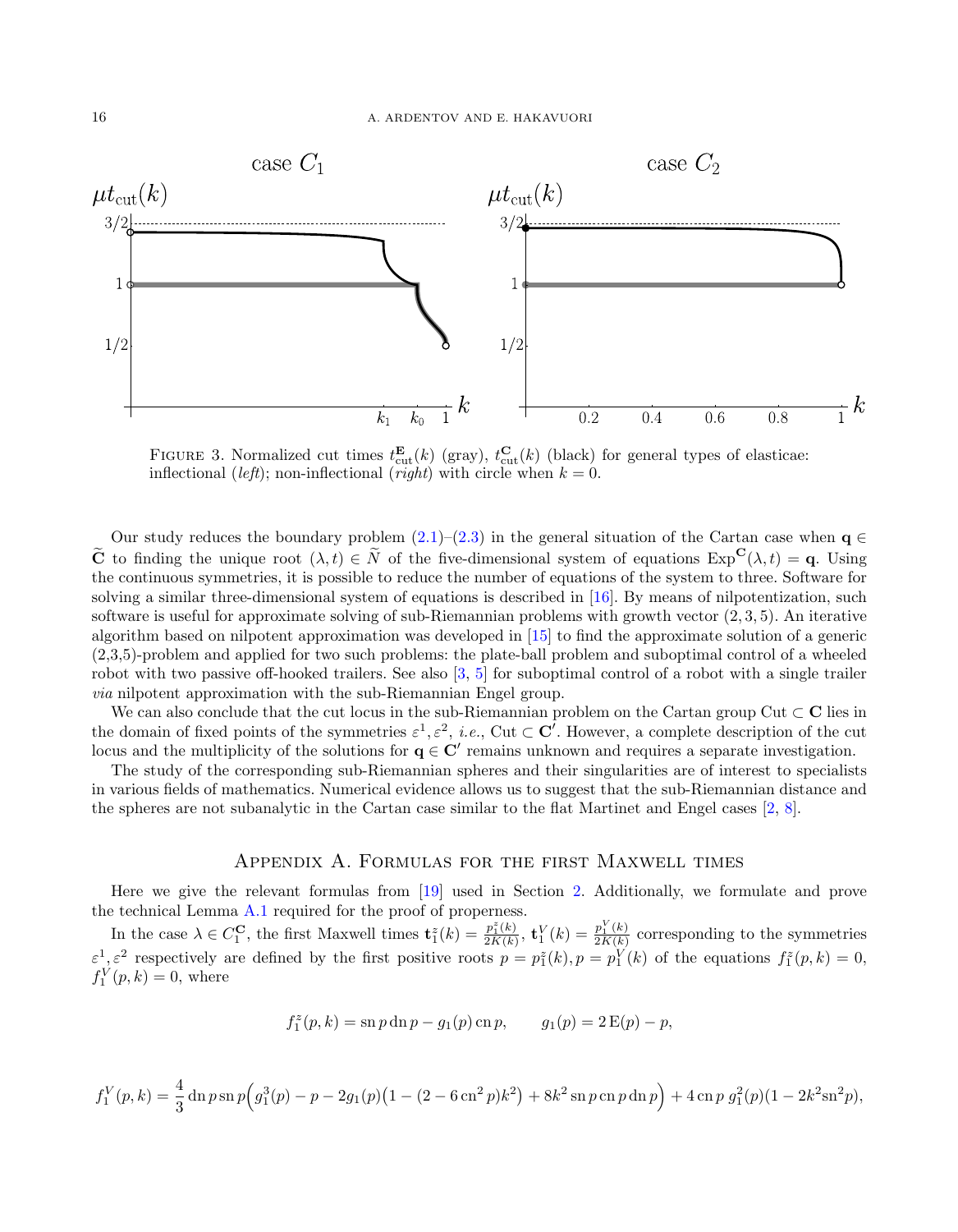sn, cn, dn are Jacobi elliptic functions;  $E(p)$  is the composition of the incomplete elliptic integral of the second kind with the elliptic amplitude (the inverse function to the incomplete elliptic integral of the first kind). We do not write the second parameter (elliptic modulus) for short, since it always coincides with k for every function.

We define the function  $\mathbf{t}_1^z(k)$  at  $k=0$  as

$$
\mathbf{t}_1^z(0) = \lim_{k \to +0} \mathbf{t}_1^z(k) = \frac{p_1^z(0)}{\pi},
$$

where  $p = p_1^z(0)$  is the first positive root of the equation

<span id="page-16-1"></span>
$$
f_1^z(p,0) = \sin p - p \cos p = 0.
$$

In the case  $\lambda \in C_2^{\mathbf{C}}$ , the first Maxwell time  $\mathbf{t}_2^V(k) = \frac{p_2^V(k)}{K(k)}$  $\frac{p_2^2(k)}{K(k)}$  corresponding to the symmetry  $\varepsilon^2$  is defined by the first positive root  $p = p_2^V(k)$  of the equation  $f_2^V(p, k) = 0$ , where

$$
f_2^V(p,k) = \frac{4}{3} \left( \operatorname{dn} p \left( 8k^2 \operatorname{cn}^2 p \operatorname{sn}^2 p + g_2^2(p)(3 - 6 \operatorname{sn}^2 p) \right) + \operatorname{cn} p \operatorname{sn} p \times \left( g_2^3(p) - k^4 p - 2g_2(p) \left( 4 + k^2 (1 - 6 \operatorname{sn}^2 p) \right) \right) \right), \qquad g_2(p) = 2 \operatorname{E}(p) - (2 - k^2)p.
$$
 (A.1)

In the case  $\lambda \in C_6^{\mathbf{C}}$ , the first Maxwell time  $\mathbf{t}_2^V(0) = \frac{2p_2^V(0)}{\pi}$  $\frac{\sum_{i=0}^{n} (0)}{\pi}$  corresponding to the symmetry  $\varepsilon^2$  is defined by the first positive root  $p = p_2^V(0)$  of equation  $f_2^V(p, 0) = 0$ , where

$$
f_2^V(p,0) = \frac{1}{512} ((32p^2 - 1)\cos(2p) - 8p\sin(2p) + \cos(6p)).
$$

<span id="page-16-0"></span>**Lemma A.1.** There exists a value  $\tilde{k} < 1$  such that  $f_2^V(p,k)$  has a root in the interval  $p \in (K(k), \frac{3}{2}K(k)]$  for all  $\tilde{k} < k < 1$ . In particular,  $\mathbf{t}_2^V(k) \leq \frac{3}{2}$  for all  $\tilde{k} < k < 1$ .

*Proof.* In equation (18) of [\[19\]](#page-18-3), it is shown that  $f_2^V(K(k), k) < 0$  for all  $0 < k < 1$ . Therefore, it suffices to show that there exists some  $\tilde{k} < 1$  such that  $f_2^V(\frac{3}{2}K(k), k) \ge 0$  for all  $k > \tilde{k}$ .

We consider the asymptotics of expression [\(A.1\)](#page-16-1) as  $k \to 1$  when  $p = p(k) = \frac{3}{2}K(k) \to \infty$ . Since  $E(p) \to 1$  as  $k \to 1$ , there exists some large enough  $\tilde{k} < 1$  such that, whenever  $\tilde{k} < k < 1$ , we have the bounds

<span id="page-16-2"></span>
$$
-2p \le g_2(p) \le -\frac{1}{2}p.
$$

Note that for all  $0 < k < 1$ , we also have

$$
\operatorname{cn} p < 0, \qquad 0 < \operatorname{sn} p < 1, \qquad 0 < \operatorname{dn} p. \tag{A.2}
$$

Using the above estimates, we obtain bounds for the various parts of expression [\(A.1\)](#page-16-1). Namely, for all  $\tilde{k} < k < 1$ , we have

$$
8k^2 \operatorname{cn}^2 p \operatorname{sn}^2 p \ge 0,
$$
  
\n
$$
g_2^2(p)(3 - 6 \operatorname{sn}^2 p) \ge -12p^2,
$$
  
\n
$$
g_2^3(p) - k^4 p \le -\frac{1}{8}p^3,
$$
  
\n
$$
-2g_2(p)(4 + k^2(1 - 6 \operatorname{sn}^2 p)) \le 20p.
$$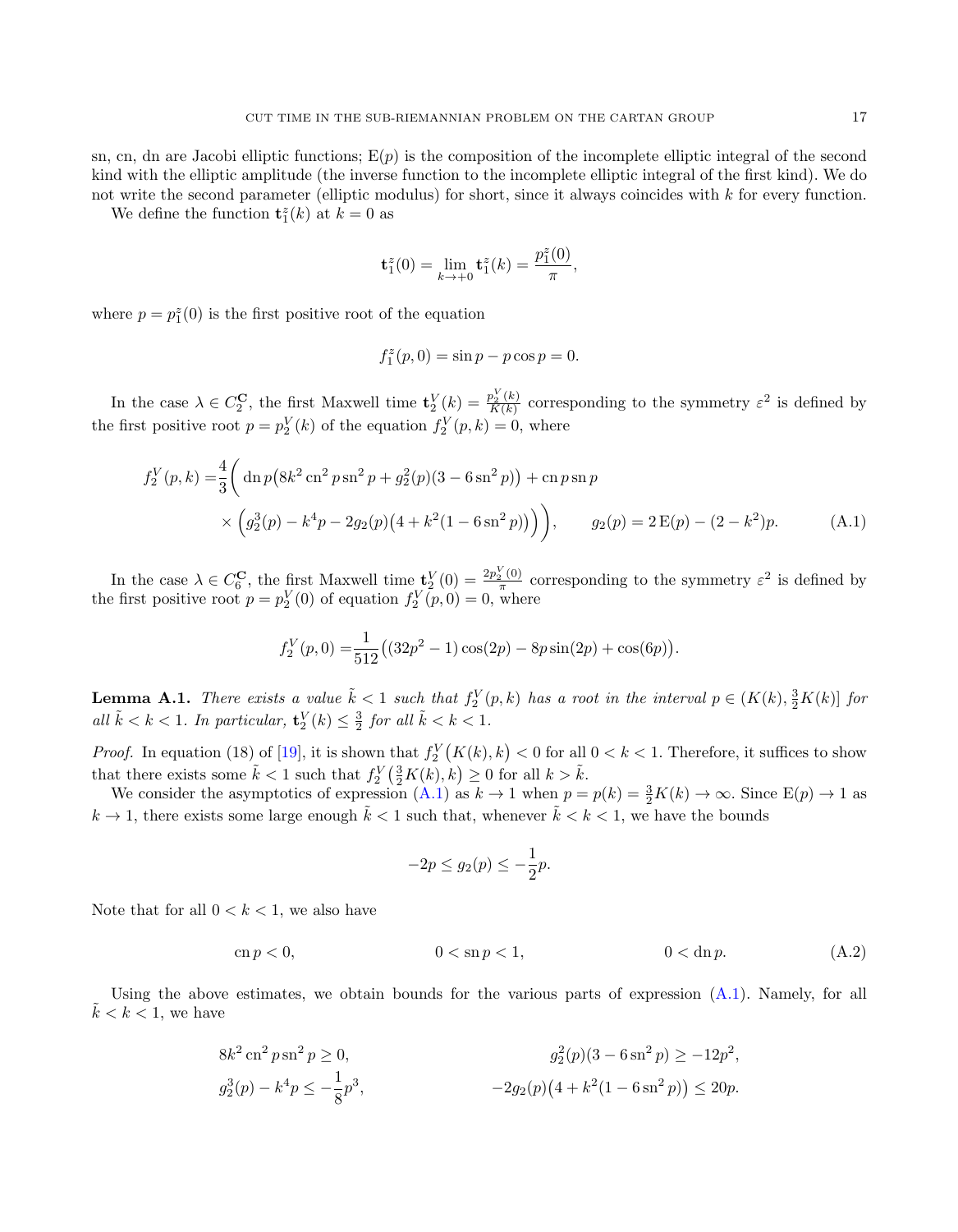With the above four inequalities along with the sign information of  $(A.2)$ , we deduce the lower bound

<span id="page-17-15"></span>
$$
f_2^V(p,k) \ge -16p^2 \ln p - \frac{1}{6}p^3 \ln p \sin p + \frac{80}{3}p \ln p \sin p. \tag{A.3}
$$

 $\Box$ 

For  $p = \frac{3}{2}K(k)$ , we have the explicit expressions

$$
\operatorname{dn} p = (1 - k^2)^{1/4}, \qquad \operatorname{cn} p = -\frac{(1 - k^2)^{1/4}}{\sqrt{1 + \sqrt{1 - k^2}}} = -\frac{\operatorname{dn} p}{\sqrt{1 + \operatorname{dn}^2 p}}.
$$

Since dn  $p \to 0$ , sn  $p \to 1$  and  $p \to \infty$  as  $k \to 1$ , we may further assume (increasing  $\tilde{k}$  if necessary) that, for  $k < k < 1$ , we have the additional bounds

$$
\frac{1}{2}\ln p \le -\ln p \le \ln p, \qquad \qquad \frac{1}{2}\le \ln p \le 1, \qquad \qquad \frac{1}{24}p^3 - 16p^2 - \frac{80}{3}p \ge 0.
$$

With these extra conditions, we conclude from [\(A.3\)](#page-17-15) that

$$
f_2^V(p,k) \ge -16p^2 \ln p + \frac{1}{12}p^3 \ln p \sin p - \frac{80}{3}p \ln p \sin p \ge \ln p \left(\frac{1}{24}p^3 - 16p^2 - \frac{80}{3}p\right) \ge 0
$$

for all  $\tilde{k} < k < 1$ .

Acknowledgements. The authors wish to thank Yu. Sachkov for fruitful discussions during the project.

## **REFERENCES**

- <span id="page-17-5"></span>[1] A. Agrachev, D. Barilari and U. Boscain, A comprehensive introduction to sub-Riemannian geometry. from the Hamiltonian viewpoint, With an appendix by Igor Zelenko. Cambridge Studies in Advanced Mathematics, vol. 181, Cambridge University Press, Cambridge (2020).
- <span id="page-17-14"></span>[2] A. Agrachev, B. Bonnard, M. Chyba and I. Kupka, Sub-Riemannian sphere in Martinet flat case. ESAIM: COCV 2 (1997) 377–448.
- <span id="page-17-12"></span>[3] A.A. Ardentov, Controlling of a mobile robot with a trailer and its nilpotent approximation. Regul. Chaotic Dyn. 21 (2016) 775–791.
- <span id="page-17-6"></span>[4] A.A. Ardentov, Hidden Maxwell stratum in Euler's elastic problem, Russ. J. Nonlinear Dyn. 15 (2019) 409–414.
- <span id="page-17-13"></span>[5] A.A. Ardentov and A.P. Mashtakov, Control of a Mobile Robot with a Trailer Based on Nilpotent Approximation. Autom. Remote Control 82 (2021) 73–92.
- <span id="page-17-2"></span>[6] A.A. Ardentov and Y.L. Sachkov, Extremal trajectories in a nilpotent sub-Riemannian problem on the Engel group. Sb. Math. 202 (2011) 1593–1615.
- <span id="page-17-4"></span>[7] A.A. Ardentov and Y.L. Sachkov, Conjugate points in nilpotent sub-Riemannian problem on the Engel group. Sovrem. Mat. Prilozh. No. 82 (2012). J. Math. Sci. (N.Y.) 195 (2013) 369–390.
- <span id="page-17-3"></span>[8] A.A. Ardentov and Y.L. Sachkov, Cut time in sub-Riemannian problem on Engel group. ESAIM: COCV 21 (2015) 958–988.
- <span id="page-17-0"></span>[9] I.A. Bizyaev, A.V. Borisov, A.A. Kilin and I.S. Mamaev, Integrability and nonintegrability of sub-Riemannian geodesic flows on Carnot groups, Regul. Chaotic Dyn. 21 (2016) 759–774.
- <span id="page-17-7"></span>[10] U. Boscain and F. Rossi, Invariant Carnot-Caratheodory metrics on  $S^3$ , SO(3), SL(2), and lens spaces. SIAM J. Control Optim. 47 (2008) 1851–1878.
- <span id="page-17-8"></span>[11] Y.A. Butt, Y.L. Sachkov and A.I. Bhatti, Cut locus and optimal synthesis in sub-Riemannian problem on the Lie group SH(2). J. Dyn. Control Syst. 23 (2017) 155–195.
- <span id="page-17-10"></span>[12] S.G. Krantz and H.R. Parks, The implicit function theorem, Birkhäuser Boston, Inc., Boston, MA (2002).
- <span id="page-17-9"></span>[13] E. Le Donne, R. Montgomery, A. Ottazzi, P. Pansu and D. Vittone, Sard property for the endpoint map on some Carnot groups. Ann. Inst. H. Poincaré Anal. Non Linéaire 33 (2016) 1639-1666.
- <span id="page-17-1"></span>[14] L.V. Lokutsievskiĭ and Y.L. Sachkov, On the Liouville integrability of sub-Riemannian problems on Carnot groups of step 4 and higher. Sb. Math. 209 (2018) 672–713.
- <span id="page-17-11"></span>[15] A.P. Mashtakov, Algorithms and software solving a motion planning problem for nonholonomic five-dimensional control systems. Progr. Syst.: Theory Appl. 3 (2012) 3–29.